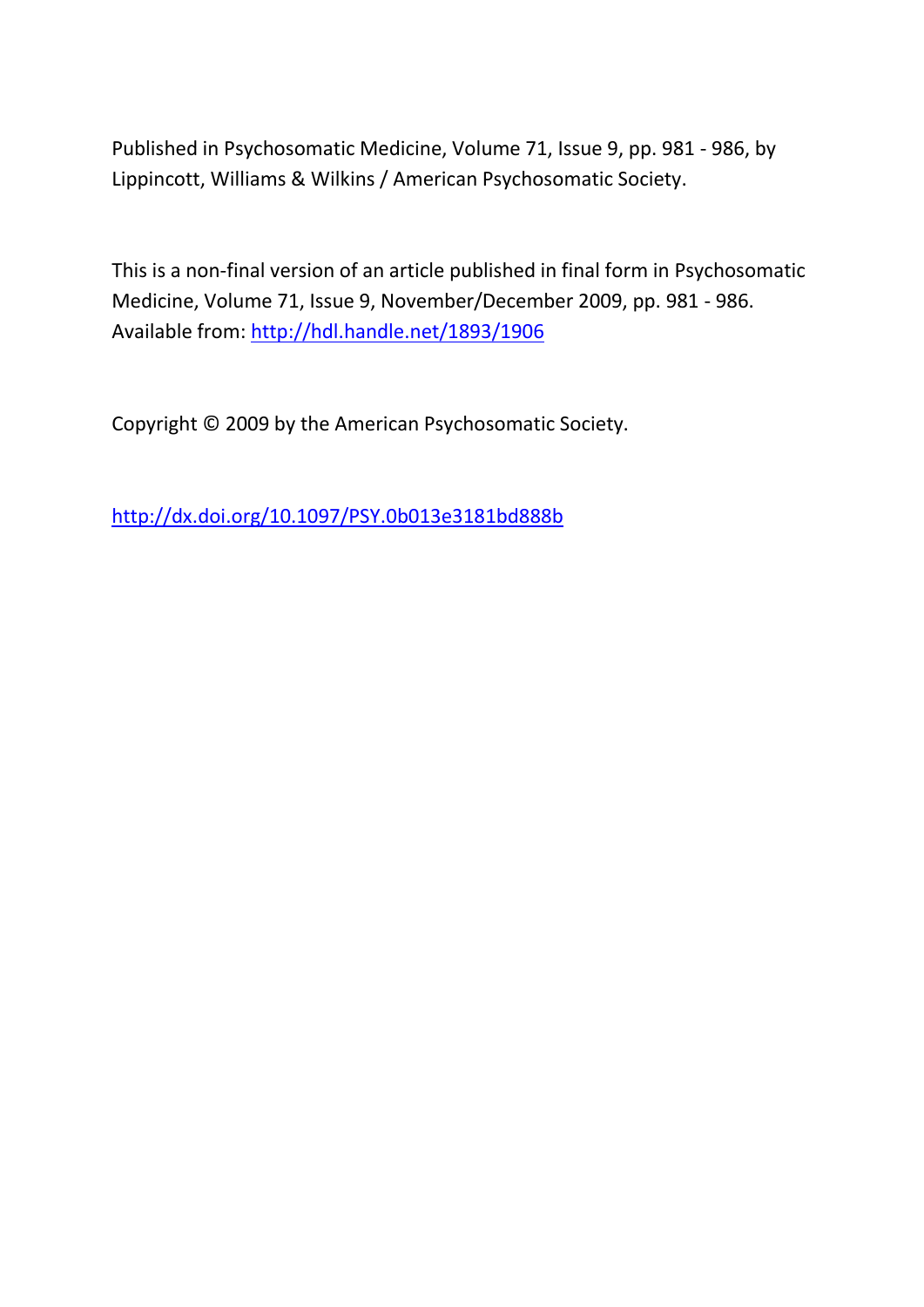# $-1$  – Taxometrics of Type-D **A Taxometric Analysis of Type-D Personality**

Eamonn Ferguson<sup>1</sup> PhD, Lynn Williams<sup>2</sup> PhD, Rory C. O'Connor<sup>2</sup> PhD, Siobhán Howard<sup>3</sup> PhD, Brian M. Hughes<sup>3</sup> PhD, Derek W. Johnston<sup>4</sup> PhD, Julia L. Allan<sup>4</sup> PhD, Daryl B. O'Connor<sup>5</sup> PhD, Christopher A. Lewis<sup>6</sup> DPhil, Madeleine A. Grealy<sup>7</sup> PhD and Ronan E. O'Carroll<sup>2</sup> PhD

<sup>1</sup>School of Psychology, University of Nottingham, Nottingham, UK

<sup>2</sup>Department of Psychology, University of Stirling, Stirling, UK

<sup>3</sup>School of Psychology, National University of Ireland, Galway, Ireland

<sup>4</sup>School of Psychology, University of Aberdeen, Aberdeen, UK

<sup>5</sup>Institute of Psychological Sciences, University of Leeds, Leeds, UK

6 School of Psychology, University of Ulster at Magee College, Londonderry,

Northern Ireland

<sup>7</sup>Department of Psychology, University of Strathclyde, Glasgow, UK

**Correspondence**: Eamonn Ferguson, Risk Analysis, Social Processes and Health (RASPH) group, School of Psychology, University of Nottingham, Nottingham, NG7 2RD, UK. Tel: + 44 (0) 115 9515327. Fax: + 44 (0) 115 9515324. Email:

eamonn.ferguson@nottingham.ac.uk

**Short Title**: Taxometrics of Type-D **Word** = 5, 092 **Tables** =  $2$ **Figures**  $= 1$ **Support**: There was no financial support for this project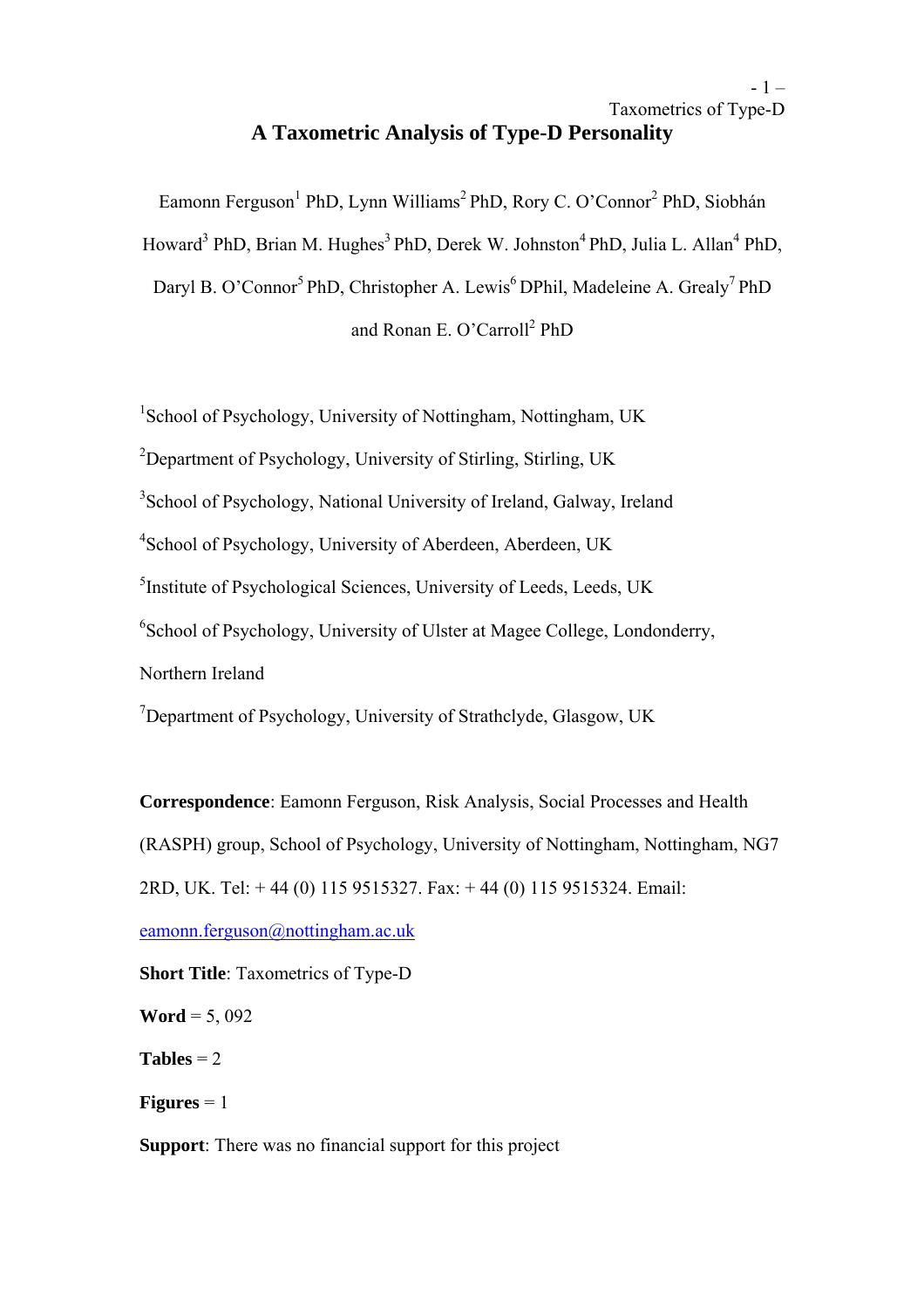#### **Abstract**

**Background**: Type-D personality is treated as a categorical variable and caseness has been shown to be a risk factor for poor prognosis in coronary heart disease. However, at present there is no direct evidence to support the assumption that Type-D is categorical and able to differentiate true cases from non-cases.

**Methods**: In total, 1012 healthy young adults from across the UK and Ireland completed the DS14, the standard index of Type-D, and scores were submitted to two taxometric procedures MAMBAC and MAXCOV.

**Results**: Graphical representations (comparing actual to simulated data) and fit indices indicated that Type-D is more accurately represented as a dimensional rather than categorical construct.

**Conclusion**: Type-D is better represented as a dimensional construct. Implications for theory development and clinical practice with respect to Type-D are examined as well as the wider use of taxometrics within psychosomatic medicine (e.g., to investigate if there are medically unexplained syndrome taxons such as a Gulf War Syndrome taxon).

**Key Words**: Type-D, Taxometric Analysis, Taxon, Dimensional, Functional Syndromes

**Acronyms**: CHD = Coronary Heart Disease,  $IRT = item$  response theory,  $NA =$ Negative Affectivity,  $SI = Social Inhibition, MAMBAC = mean above minus below a$ cut, MAXCOV = Maximum Covariance, MAXEIG = maximum eigenvalue, L- $MODE = L$ -mode factor analysis, CCFI = curve comparison fit index, GCMT = General Covariane Mixture Theorem,  $CFS =$ Chronic fatigue syndrome.  $IBS =$ Irritable bowel syndrome, GWS = Gulf war syndrome.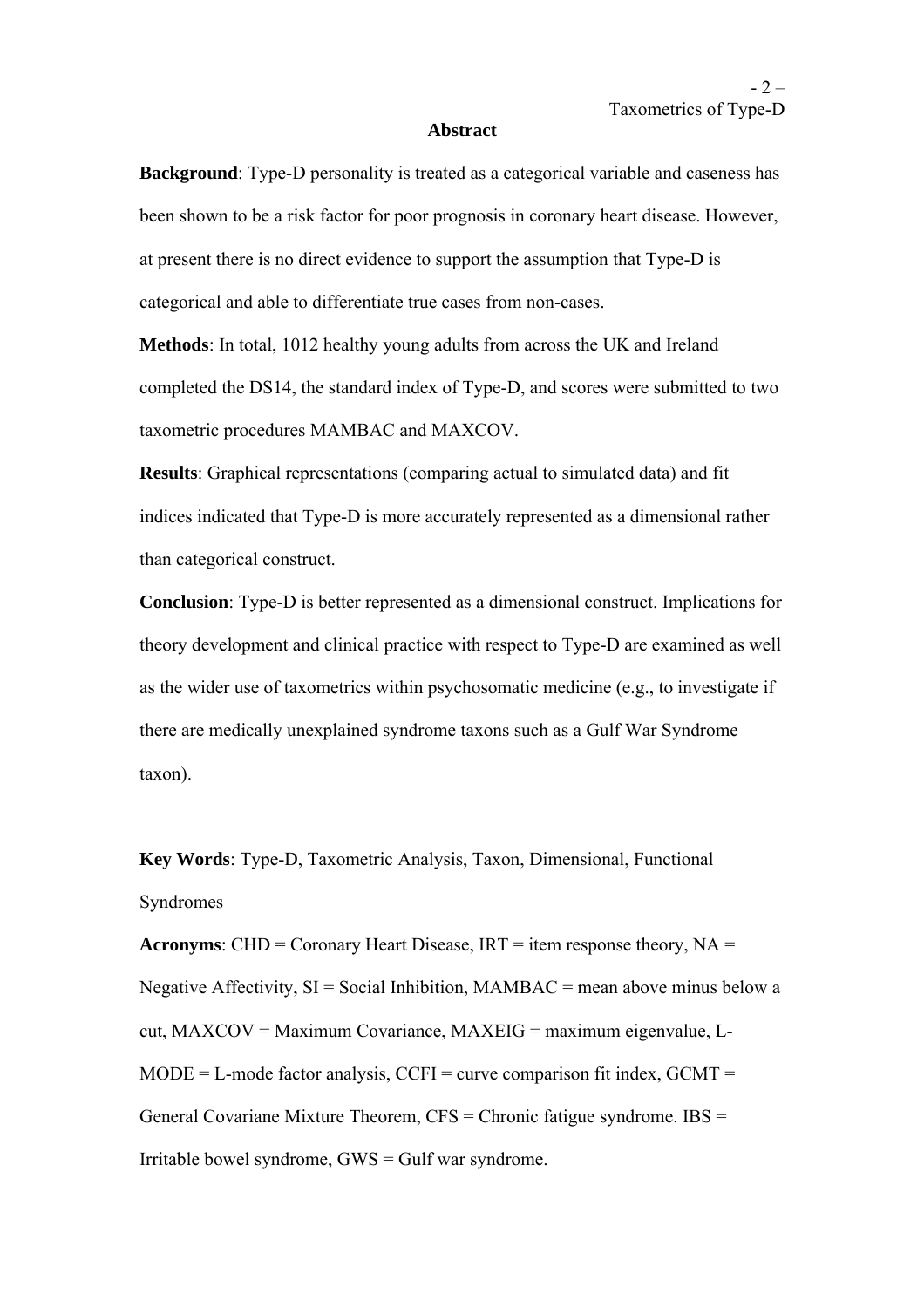The Type-D or 'distressed' personality is defined as the '…tendency to experience negative emotions and to inhibit self-expression' (p 970) [1]. Type D plays an important role in contemporary research on the relationship between personality characteristics and cardiovascular disease [1-5]. Coronary heart disease (CHD) patients classified as Type-D cases have a significantly poorer prognosis [1, 4] leading Type-D to be defined in the literature as a categorical risk factor in CHD. Whether or not initially intended, this implies a qualitative difference between Type-D cases and non-cases. Indeed, the researchers who originally developed the Type-D construct, Denollet and colleagues have, in one paper, directly referred to it as a taxonomy [6], but in other papers they have referred to it as a 'tendency'. This notion of 'tendency' implies dimensionality and indeed others have described Type-D as consisting of '… negative affectivity (NA) and social inhibition (SI) personality dimensions' (p 235) [7]. Whether Type-D is dimensional (i.e., distributed as a continuous variable, with individuals varying quantitatively from each other) or taxonic (i.e., individuals are differentiated into non-arbitrary groups or categories) has important clinical and theoretical implications [8]. It has been argued that to explain dimensionality the existence of multiple, additive causal factors that sum to produce quantitative variation on the trait is the most plausible model [8]. This implies that clinicians and researchers should utilize the full range of scores rather than the use of arbitrary cutoffs [cf. 9] and the use of the full range of scores in research  $\left[cf. 10\right]^1$ . By contrast, for a categorical approach there is a need to explain the discontinuity between people. This suggests a greater number of possibilities, including a single causal factor (e.g., genetic or threshold models) leading to a dichotomous outcomes or more complex interacting systems such a environmental influences leading to developmental

<sup>&</sup>lt;sup>1</sup> While this should be generally true, a single cause is always a possibility.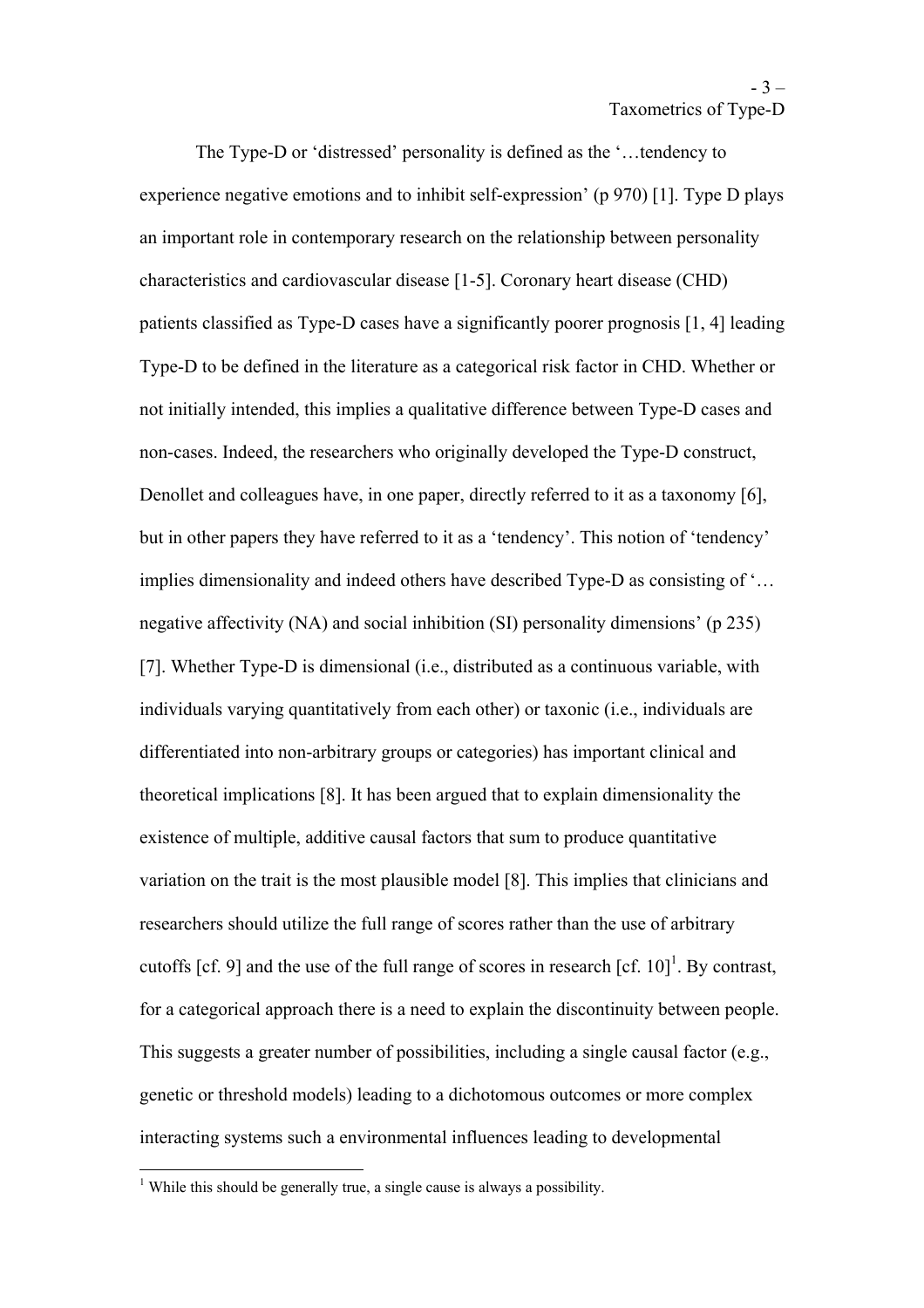$-4-$ Taxometrics of Type-D

bifurcation [8]. While exact mechanisms may not be clear at present the underlying principle is that the existence of dimensional and taxonic models requires very different theoretical accounts. Therefore, it is essential to test directly if Type-D is taxonic or dimensional and this is the focus of this paper.

## *Evidence for the Dimensionality or Taxonicity Type-D*

Recently, psychometric work using item response theory (IRT) was interpreted as support for a categorical interpretation of Type-D using a cutoff score of 10 on each of the two sub-scales (NA and SI) of the DS14 [11]. This interpretation should be reconsidered. First, it has been argued that, mathematically, IRT methods produce unidimensional factors and so lack the specificity necessary to determine non-arbitrary cutoffs [12-13]. Second, this study only considered a single cutoff of 10 on each sub-scale. There is no way to know if this is the optimal cutoff for achieving validity, or if a more reliable function may have been observed at other cutoffs. More importantly, it should be noted that the original decision to define these cutoffs for Type-D was based on the combination of cluster analysis and the use of median splits rather than on theoretical considerations [4, 14].Cluster analysis is limited when it comes to identifying taxons, as (1) it always produces sub-groups, and yet (2) there is no way to establish the appropriate number of sub-groups [15]. Using median splits to identify Type-D cases amounts essentially to using arbitrary cutoffs which others have argued against as a basis for suggesting taxonicity [cf. 9].

The other type of evidence that could be offered to suggest that Type-D is taxonic is based on the following argument: Using these cutoffs Type-D demonstrates good prognostic outcomes. There is a large body of evidence showing that Type-D cases differ from non-cases in terms of mortality [4], morbidity [1], biological markers [16-18] physiological stress responses [19] and psychosocial factors [5, 20].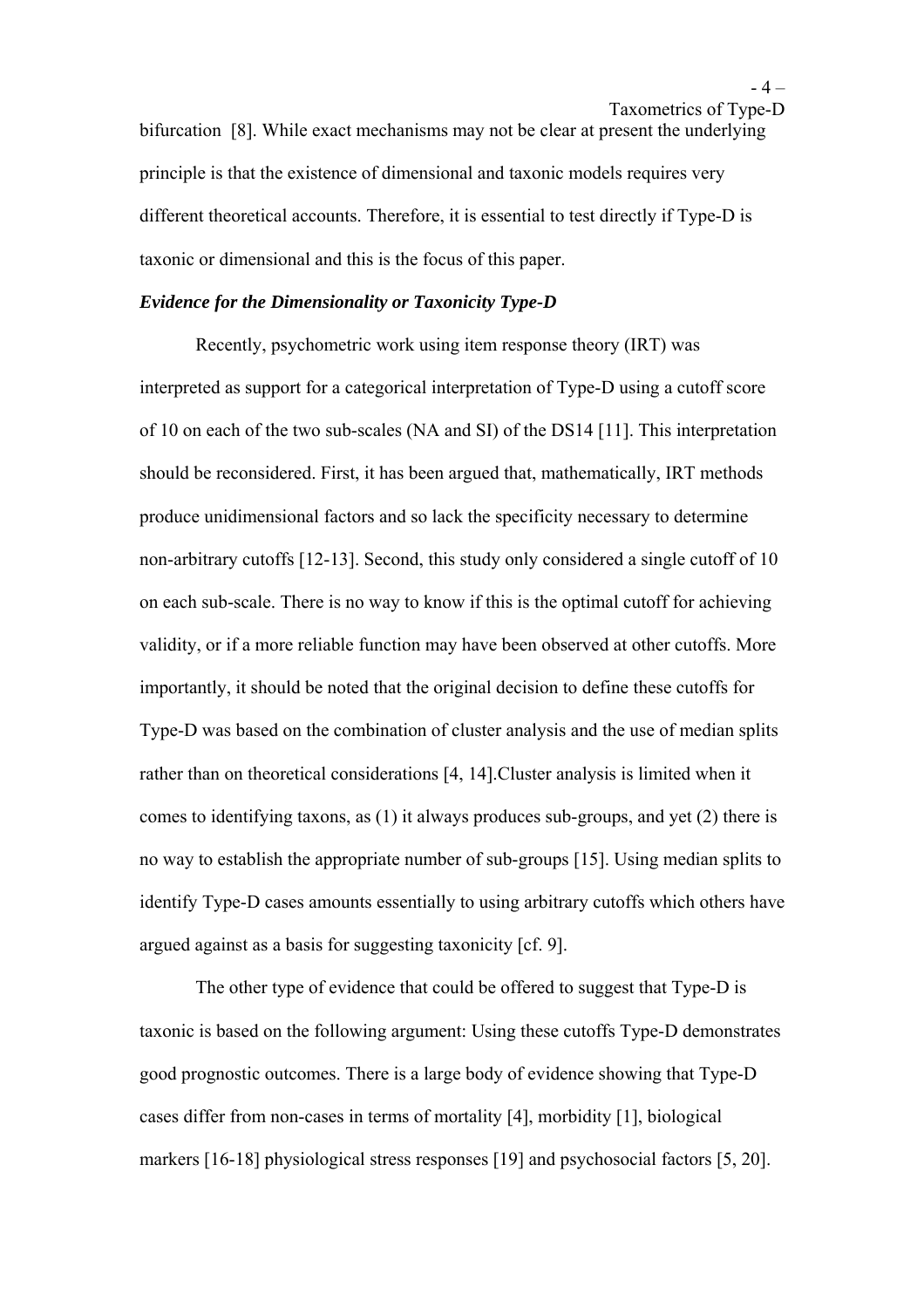While this evidence appears compelling, it does not demonstrate that Type-D is taxonic, just that there are between-group differences based on median splits. Indeed, it is possible to show that median splits for known dimensional traits (e.g., neuroticism, health anxiety) exhibit differences on numerous outcomes (memory effects, reaction times) [8, 10, 21]. This does not mean that these traits are taxonic. The above evidence that Type-D is categorical is, therefore, weak.

Furthermore, even if there is a Type-D taxon, but the current cutoff is incorrectly positioned and the Type-D non-case category includes cases, then key psychobiological differences may be obscured, at-risk cases missed, and prognostic power reduced. Conversely, if the Type-D case category includes non-cases, biological differences may be obscured and prognostic power would be reduced, although Type-D cases would not be missed.

The idea that Type-D is a dimensional construct comes from the finding that a number of individual differences theoretically and empirically related to the subcomponents of Type-D – worry, depression, anxiety –  $[14, 22-23]$  are dimensional [8]. This implies that the latent structure of the sub-components of Type-D, NA and SI, should be dimensional. Thus while indirect, this evidence is based on taxometric evidence and it is reasonable to hypothesize that Type-D may be dimensional.

## The Present Study

At present there is no direct evidence concerning whether or not Type-D is dimensional or taxonic. However, even in the absence of direct evidence that Type-D is taxonic, the 'established cutoffs' are still used to split samples into cases and noncases. Given the very different implications for theory, research and clinical practice afforded by dimensional and taxonic conceptualizations, a direct test of the dimensionality of Type D is urgently required [8]. This paper tests the dimensionality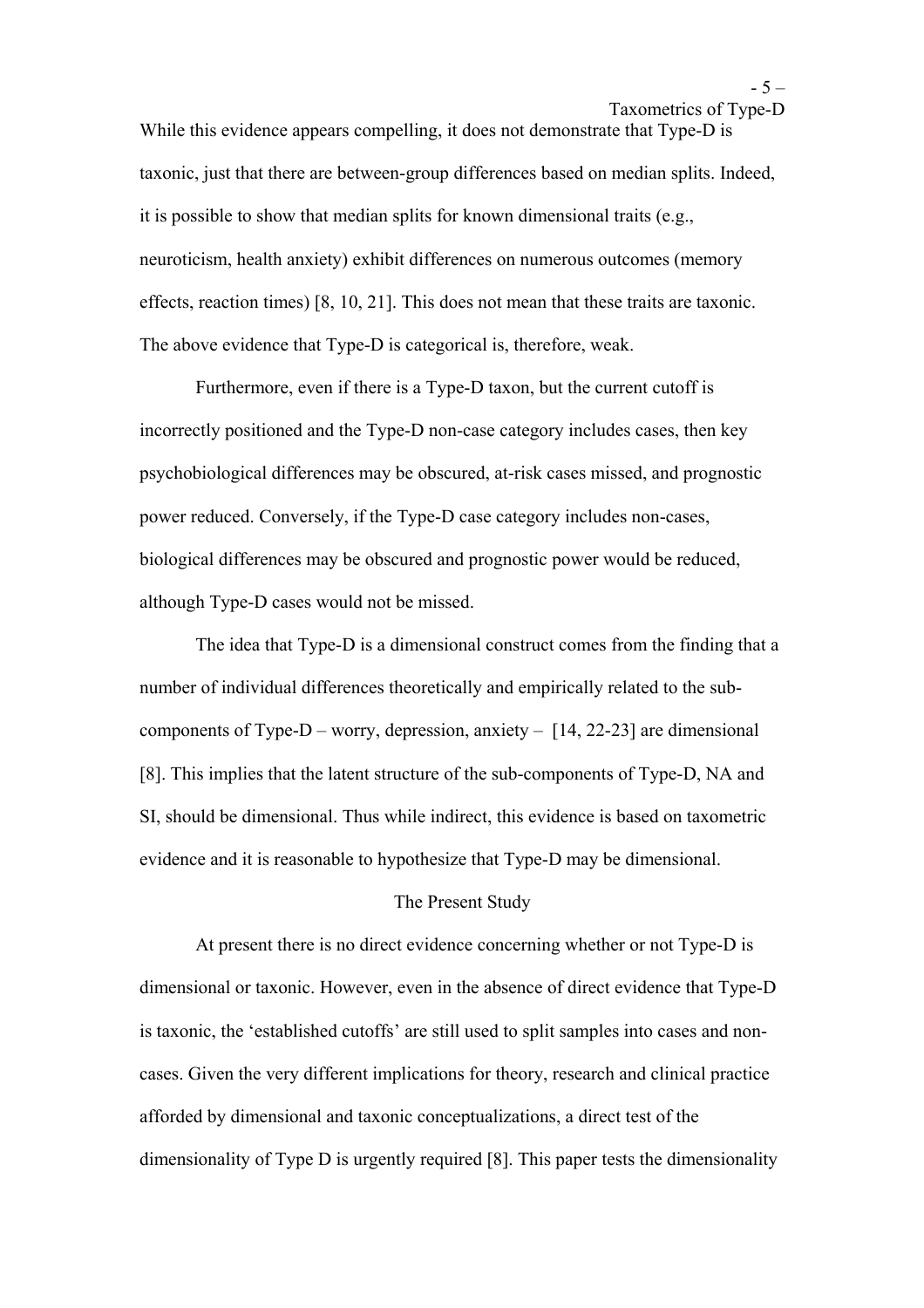Taxometrics of Type-D

of Type-D using taxometric procedures [13, 24-26] in an unselected, healthy, young adult sample of university students. We deliberately avoided recruiting a sample containing sub-populations with particular disorders (in this case cardiovascular disease) alongside groups of healthy persons, as such a combination of heterogeneous groups could lead to the erroneous identification of a taxon (i.e., a pseudo-taxon) [8, 15, 26-28]. Indeed in the case of Type-D the evidence shows that the prevalence of Type-D is significantly higher in clinical groups with cardiovascular disease compared to healthy controls [14]. This increased prevalence of Type-D cases in clinical samples may lead to the identification of a pseudo-taxon if combined with a healthy sample where the prevalence rate is significantly lower. Furthermore, a sample of healthy participants is likely to cover the full range of scores on Type-D and be normally distributed limiting skew. Positive skew is known to lead to the identification of pseudo-taxa with low base rates, whereas negative skew can misidentify a high base-rate taxon [see 29]. Furthermore, the initial analysis of the DS14 [14] by Denollet confirmed that the same factor structure was present in both cardiovascular non-clinical and clinical samples. As such, the use of a non-clinical sample in this study is appropriate and consistent with other psychometric analyses [14].

#### Method

### *Sample and Sampling*

In total, 1012 healthy young adults took part in this study (787 females, 225 males: mean age  $= 20.5$  years, SD=4.84; ages range 17-61). These were recruited via convenience sampling from eight universities across England, Scotland, Northern Ireland and Republic of Ireland. The samples from England, Scotland, Northern Ireland and Republic of Ireland did not differ significantly in terms of age, (*F* (5,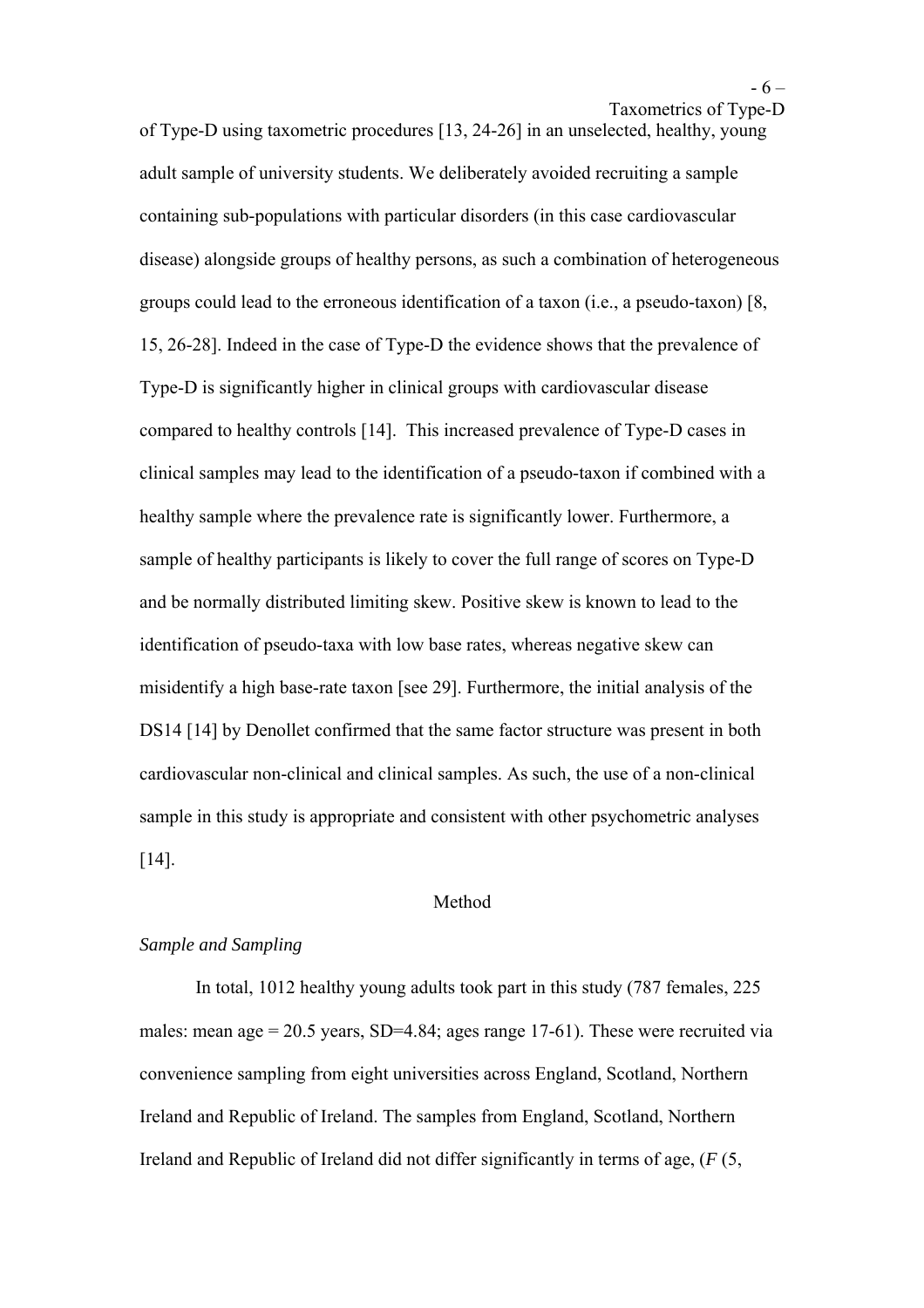Taxometrics of Type-D 1006) = 0.740,  $p = .59$ ), or gender ( $\gamma^2$  (6, N=1012) = 6.59,  $p = .29$ ). The study was conducted over 12 months across 2006-2007. The study was approved by the relevant local ethics committees.

#### *Measures*

*Type D Personality* Type D was assessed using the DS14 [14]. It is a 14-item measure answered on a five-point Likert type scale ranging from 0 (false) to 4 (true), consisting of two subscales assessing the NA and SI components of Type-D. Participants who score highly on both NA and SI using a cut-off point of  $> 10$  on both scales are classified as having a Type D personality: cases [14]. Both subscales were internally consistent in the current study ( $\alpha$  =.85 and .82 for NA and SI respectively). *Taxometric Analyses* 

 The analysis used taxometric procedures developed by Meehl and colleagues [13, 24-25, 27] and implemented following recommendations made by Ruscio and colleagues [8, 26, 28-32]. These procedures run over three main steps in terms of (1) identifying valid construct indicators, (2) applying the appropriate taxometric techniques and (3) interpretation [30-32].

*Identifying valid indicators*: Indicators are retained if they showed good indicator validity, distinguishing Type-D cases (termed taxons) from non-cases (termed complements). Meehl [27] has suggested that valid indicators should have a mean separation expressed in standard units in terms of a Cohen's *d* of 1.25. Second, of the valid indictors those with high item-total correlations are retained as they represent the most valid indicators of the construct [26]. Finally, evidence for nuisance covariance in the retained indicators is explored. For nuisance covariance to be tolerable, this should be .30 or less [27].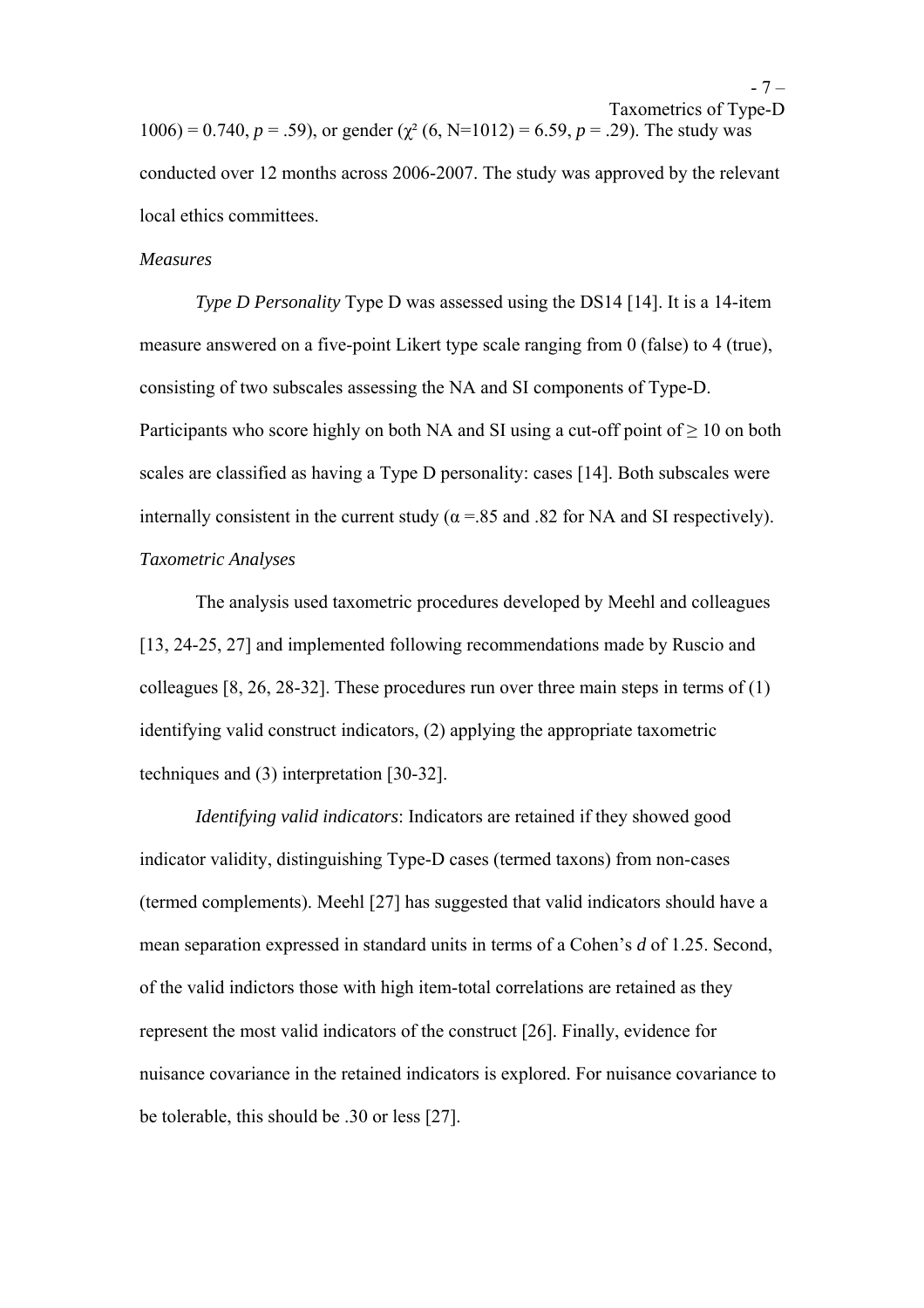*Taxometric Techniques*: The basic principle of Meehl's taxomeric technique is termed *'coherent cut kinetics'* where indictor variables are split into input and output variables. For successive divisions along the input variable either mean differences either side of a cut (mean above minus below a cut: MAMBAC), or co-variances (Maximum Covariance: MAXCOV) or eigenvalues (Maximum Eigenvalues: MAXEIG) within a cut (or sub-sample) are computed for the remaining indictors (called output variables) [25, 30-32]. Based on the General Covariance Mixture Theorem (GCMT) [25, 30] the mean difference, covariances or eigenvalues for valid indicators will be at a maximum when the sample contains equal proportions of both taxons and complements and at a minimum when either complement or taxons are present alone. With divisions represented on the x-axis and mean differences, covariance or eigenvalues on the y-axis, characteristic curves represent either a taxonic or dimensional solution. If the latent structure is taxonic (the sample is a mixture of taxons and complements) the curve will be characteristically peaked for MAMBAC (identifying the division that maximally separates complement from taxon) or either peaked or cusped for MAXCOV/MAXEIG<sup>2</sup>. If the structure is dimensional (i.e., there is not a specific taxon) then at different cuts/sub-populations the values should remain virtually unchanged and the graph is either flat or concave.

Which taxometric technique to use depends, in part, on the number of indicators [30]. MAMBAC requires a minimum of two indicators, one is designated the input and one the output. The mean difference on the output variable is calculated above and below successive cuts on the input variable. MAXCOV is used with at least three indicators. One indicator acts as an input variable and is used to divide the sample into a succession of overlapping subsamples or windows. The covariance

 $\overline{a}$ 

 $2$  A MAXCOV/MAXEIG curve is cusped if there are too few number of either taxon or complement subgroups either side of the most heterogeneous subsample (see 8, and 31 for a more detail).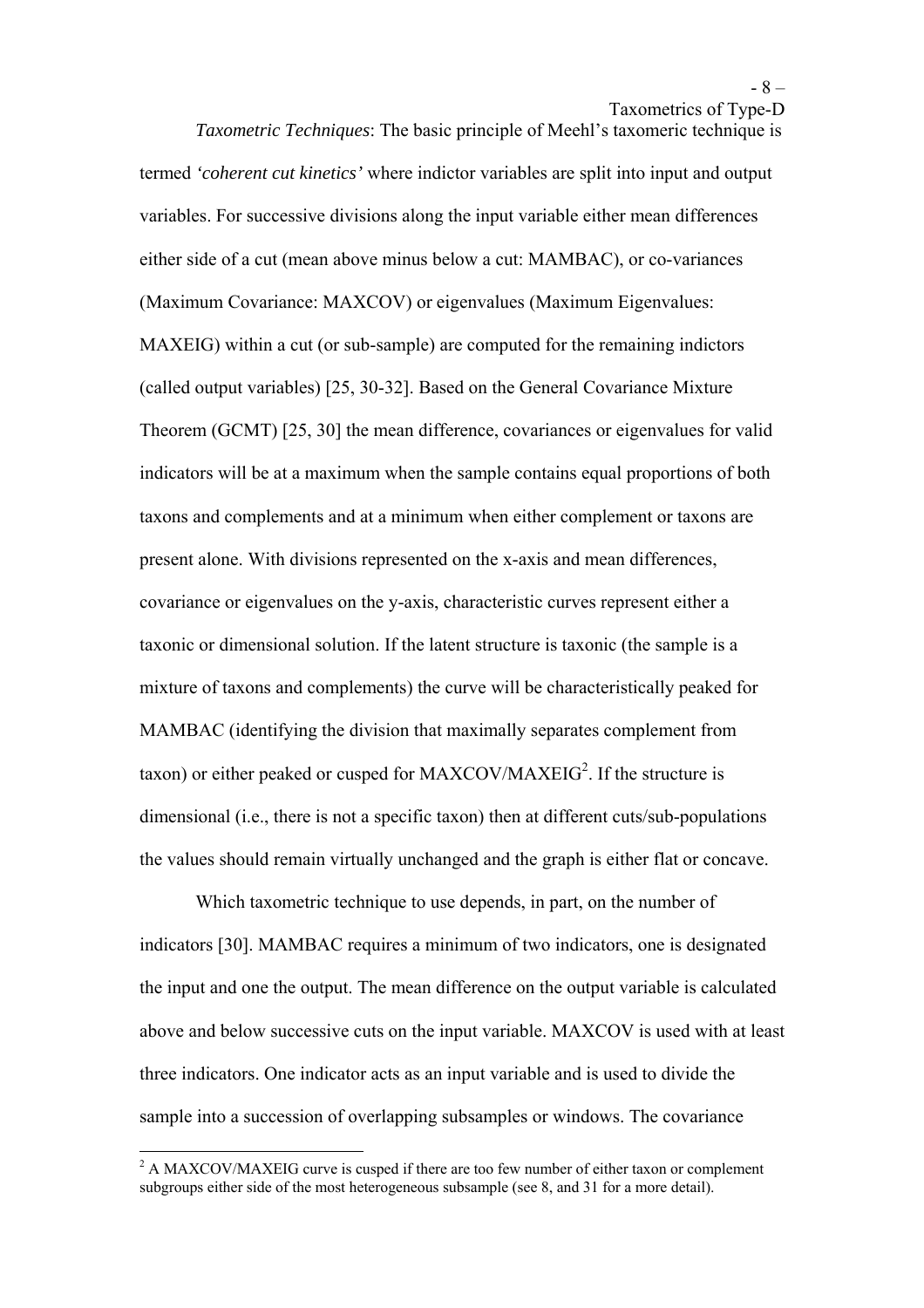between the other output indicators is calculated at successive windows. All possible combinations of input-output triplets are used. MAXEIG is used when there are more than 3 indicators, this is an extension of MAXCOV, where the  $1<sup>st</sup>$  eigenvalue is calculated across successive windows on the remaining output variables. An alternative approach to *'coherent cut kinetic'* is to base taxometric analyses on factor analytic procedures [25]. For example, L-Mode factor analysis requires multiple indicators and uses factor analytic procedures to calculate scores on the  $1<sup>st</sup>$  principal component and the distribution of these is plotted. A uni-modal distribution indicates a dimensional solution and a bi-modal distribution a taxonic solution.

*Interpretation*: Interpretation of taxometric analysis involves inspecting the characteristic shape of the curves. As visual inspection can be open to judgement errors and skewed indicators can lead to the erroneous identification of taxa [29-32], Rusico and colleagues have developed a set of interpretative techniques based on comparisons to simulated taxonic and dimensional curves and the development of the curve comparison fit index (*CCFI*) [30-32]. This approach is based on generating a series of simulated taxonic and dimensional curves (based on 10 replications) derived from the actual data characteristics (see 30 for detail of the simulation algorithm). The actual data is plotted relative to the simulated curves plotted  $\pm$  1SD. This allows a contextualized interpretation. To further aid interpretation the *CCFI*, a relative fit index, is used [8, 30-32]. The *CCFI* varies between 0 and 1 and is symmetric around .5. Values greater than .5 indicate a taxonic solution and below .5 a dimensional solution. Extensive Monte-Carlo studies support the precision of these methods relative to all other procedures [30, 32]. Finally the results need to show consistency. This means using a number of taxometric procedures to show consistency across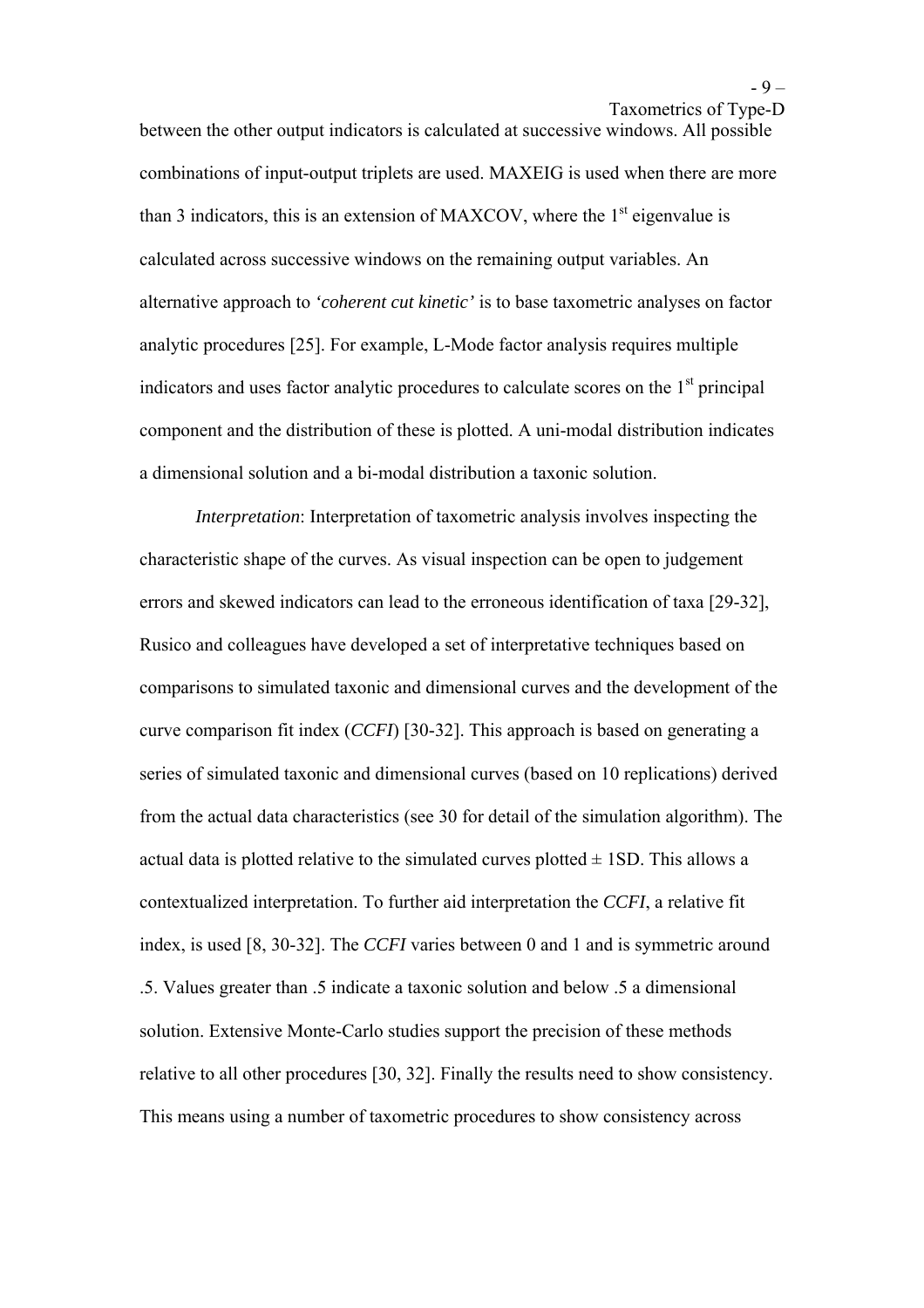$-10-$ Taxometrics of Type-D

methods and showing the same results while successively increasing the number of cuts/windows [30, 32].

#### Results

## *Prevalence of Type-D*

Using the recommended cutoff point of  $\geq 10$  on both NA and SI to define Type-D [14], 39.6% of females and 34.7% of males were categorized as Type-D. Type-D classification did not vary as a function of either sex  $(\chi^2(1) = 1.83, p = .41)$  or sample region ( $\chi^2$  (6) = 16.32, *p* = .33). As Type-D is hypothesized to be an independent risk factor for cardiovascular disease, this prevalence rate appears high and in fact highlights how the simple taxonic model can be somewhat problematic as a prognostic risk factor in a healthy population.

# *Selection of Indicators*

The indicator validities (expressed in standard units as Cohen's *d*), item-total correlations and skew for each indicator are presented in Table 1.

Initially these statistics were examined for the 14 items of the DS14. All indicators showed a degree of skew that was generally within the ranges reported for other taxometric studies [29]. However, only three items, all SI items, had indicator validities equal to or greater than 1.25. Thus at the item level there was not sufficient taxon-complement separation to conduct taxometric analyses.

Examining the two main sub-components of Type-D (i.e., NA and SI) indicated that both showed good indicator validity, had acceptable skew and were correlated with each other .42,  $p < .001$ . There is some evidence that NA and SI may themselves be multi-dimensional factors [11]. Principal components analysis was applied separately to the NA and SI items. The results showed that the NA items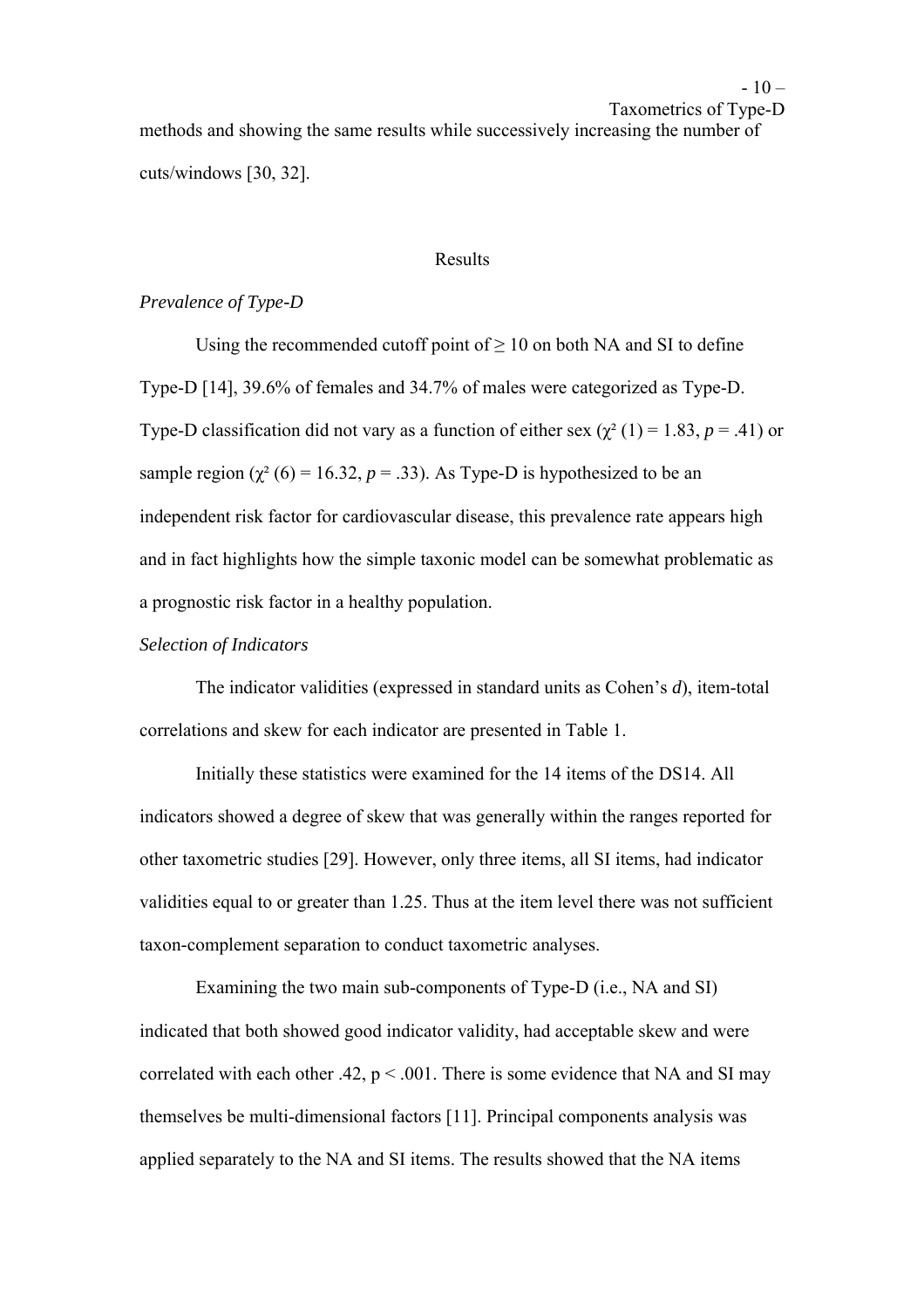Taxometrics of Type-D

loaded on a single factor (eigenvalue  $= 3.819$ , % variance  $= 54.5\%$ ). The SI items loaded onto two separate factors (eigenvalues =  $3.466 \& 1.004$ ; % variance =  $63.8\%$ ). The varimax rotated solution for the SI items are presented in Table 2. The first factor represents being closed and keeping others at a distance and we refer to this primarily as a *reticence factor*. The second factor represents finding social contact inhibiting and uncomfortable and we refer to this as a *social discomfort factor*. These three factors (NA, reticence and social discomfort) all showed good indicator validity, itemtotal correlations and acceptable skew. Based on these analyses MAMBAC was applied to NA and SI and MAXCOV to the NA, reticence and social discomfort. With a maximum of 3 indicators there are not a sufficient number to justify MAXEIG or L-Mode factor analysis. MAMBAC analyses were performed with 50, 150 and 200 cuts and MAXCOV with 50, 150 and 200 windows with 90% overlap.

Within the putative taxon and complement (using the recommended cutoff point of  $\geq 10$  on both NA and SI) the nuisance covariance for NA and SI for the taxon is .30 and for the complement it is -.09. For the three indicators the mean nuisance covariance for the taxon is .22 and .09 for the complement. Furthermore, nuisance covariance for the 2 indicators in the MAMBAC analysis for the taxon and complement at 50 cuts was -.14 and -.06 respectively; at 150 cuts they were -.15 and - .06 respectively and for 200 they were -.15 and -.06 respectively. Similarly mean nuisance covariance for the 3 indicators in the MAXCOV analyses for the taxon and complement at 50 windows was .23 and .26 respectively; at 150 windows they were .23 and .20 and for 200 windows they were .11 and .24 respectively. As such there are no problems with nuisance covariance.

\*\*\*\*\*\*\*\*\*\*INSERT TABLES 1 AND 2 ABOUT HERE\*\*\*\*\*\*\*\*\*\*\*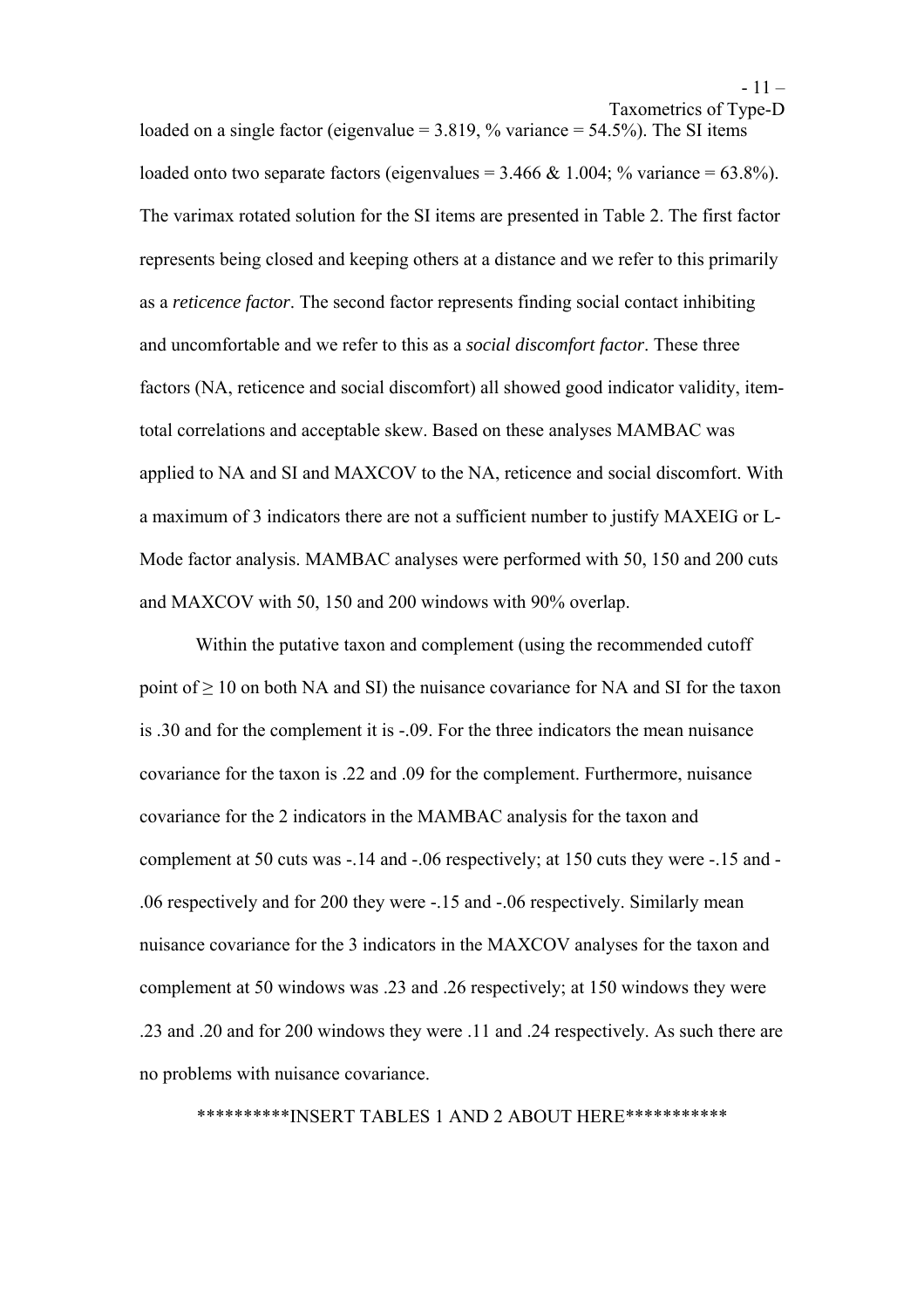#### *Taxometric Analyses*

 For the MAMBAC analyses the *CCFIs* were .32, .32 and .35 for 50, 150 and 200 cuts respectively and for the MAXCOV the *CCFIs* were .21, .35 and .36 for 50, 150 and 200 windows respectively. All the *CCFI* values are below .50 suggesting a dimensional interpretation of the latent dimensional structure of Type-D is a more accurate representation than a taxonic one. Confirming this, the taxometric curves for the MAMBAC and MAXCOV analyses all indicated that the actual data were more similar to the simulated dimensional rather than the simulated taxonic data curves. Figure 1 provides the MAXCOV taxometric curves at 50 windows as an example.<sup>3</sup>

## \*\*\*\*\*\*\*\*\*\*INSERT FIGURE 1 ABOUT HERE\*\*\*\*\*\*\*\*\*\*

## **Discussion**

 The pattern of results reported here indicates clearly that Type-D is better represented as a dimensional rather than a categorical construct. This finding has important theoretical and clinical implications for Type-D. Theoretical models should focus on additive multi-causal agents or risk factors [8]. Indeed, this is the case for research into Type-D, where a wide variety of mechanisms associated with Type-D have been examined [4-5, 18, 20]. However, more research is now needed to explore the additive nature of these different mechanisms. Thus while it is implicitly used as a taxonic construct, the research agenda supporting Type-D conforms more to one defined for a dimensional construct.

## **Type-D and a Dimensional Construct in Research and Practice**

Based on the above, theoretical models and clinical interventions should be examined using regression approaches with large unselected samples [8] which also have the advantage of increasing statistical power [33]. One of the main assumptions

<sup>&</sup>lt;sup>3</sup> The remaining MAMBAC and MAXCOV curves are available form the 1<sup>st</sup> author on request.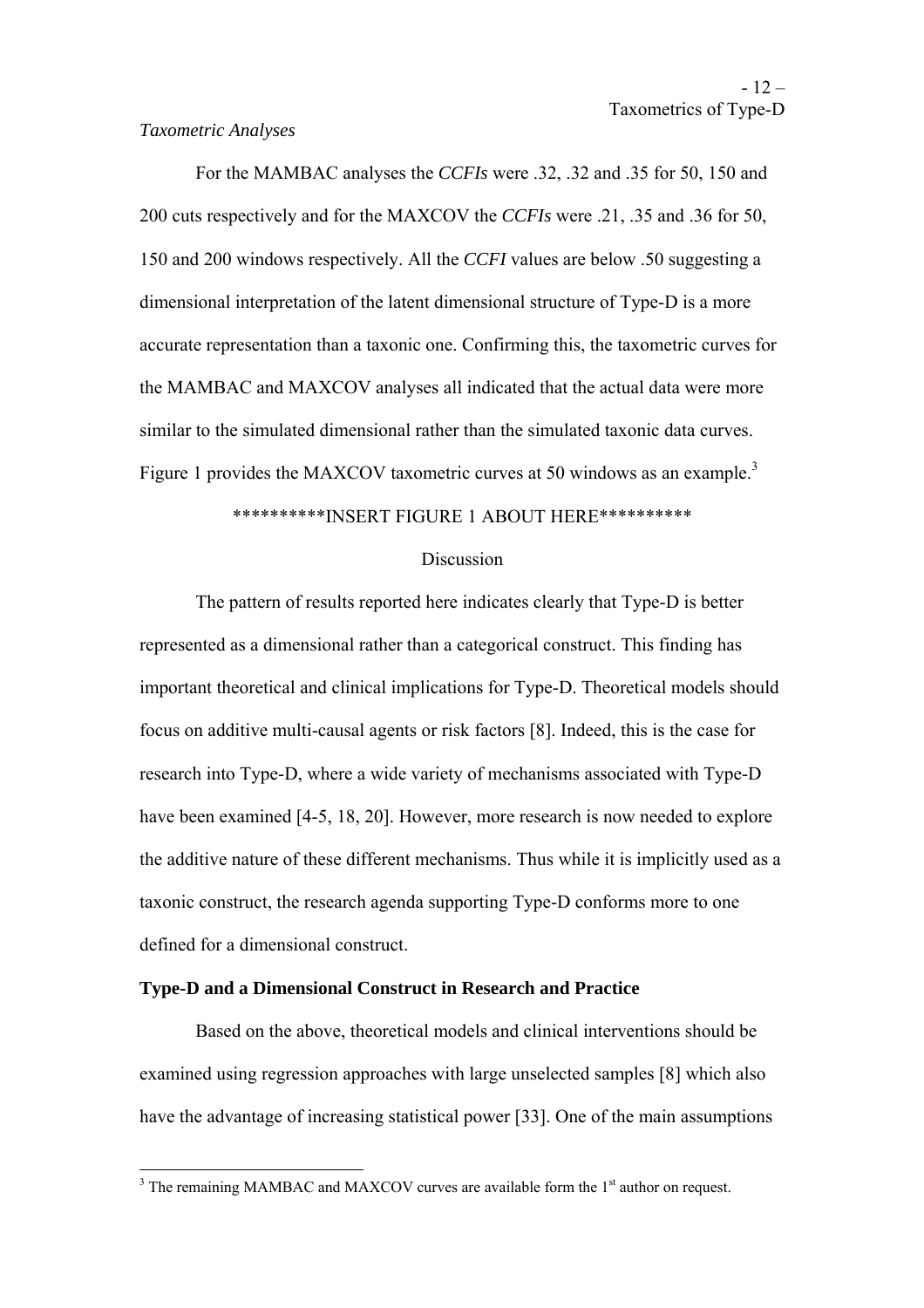of Type-D is that it is defined synergistically with ill effects only seen for high NA in combination with high SI; when either trait is low there are no effects on health. Given the dimensional nature of Type-D these potential synergistic effects of Type-D should be tested using both additive and multiplicative regression terms [see 18]. If the same prognostic power for Type-D is not seen when treated as the interaction between these continuous traits then its construct validity could be questioned.

How should Type-D be used in clinical practice as a dimensional rather than a taxonic construct? It has been argued that it is appropriate to draw distinctions within a latent dimensional construct as long as these are systematic and empirically justifiable [8]. This approach is similar to the use of continuous diagnostic signs in physical medicine (e.g., blood pressure, heart rate, temperature) that are integrated to reach a final differential diagnosis. One way to achieve this with a dimensional construct is to identify 'inflection points' [34]. An inflection point expresses the association between the continuous dimensional construct and other relevant clinical data (e.g., bio-markers, prognostic clinical outcomes or treatment responses). The point of inflection marks the position on the continuum where these show dramatic accelerated changes [34]. For example, with Type-D this may indicate the point where there is an increase in cardiovascular mortality. However, the issue for Type-D concerns its definition along two constructs. It may be, therefore, that inflection points need to be either (1) identified for both separately and then these combined or (2) combine the two scales and identify a single infection point or (3) use interaction terms specified with different sliding cuts to identify the point at which the interaction best predicts future prognostic outcomes. With respect to diagnosis it should also be noted that Type-D is a risk factor and not a clinical diagnosis in itself and should be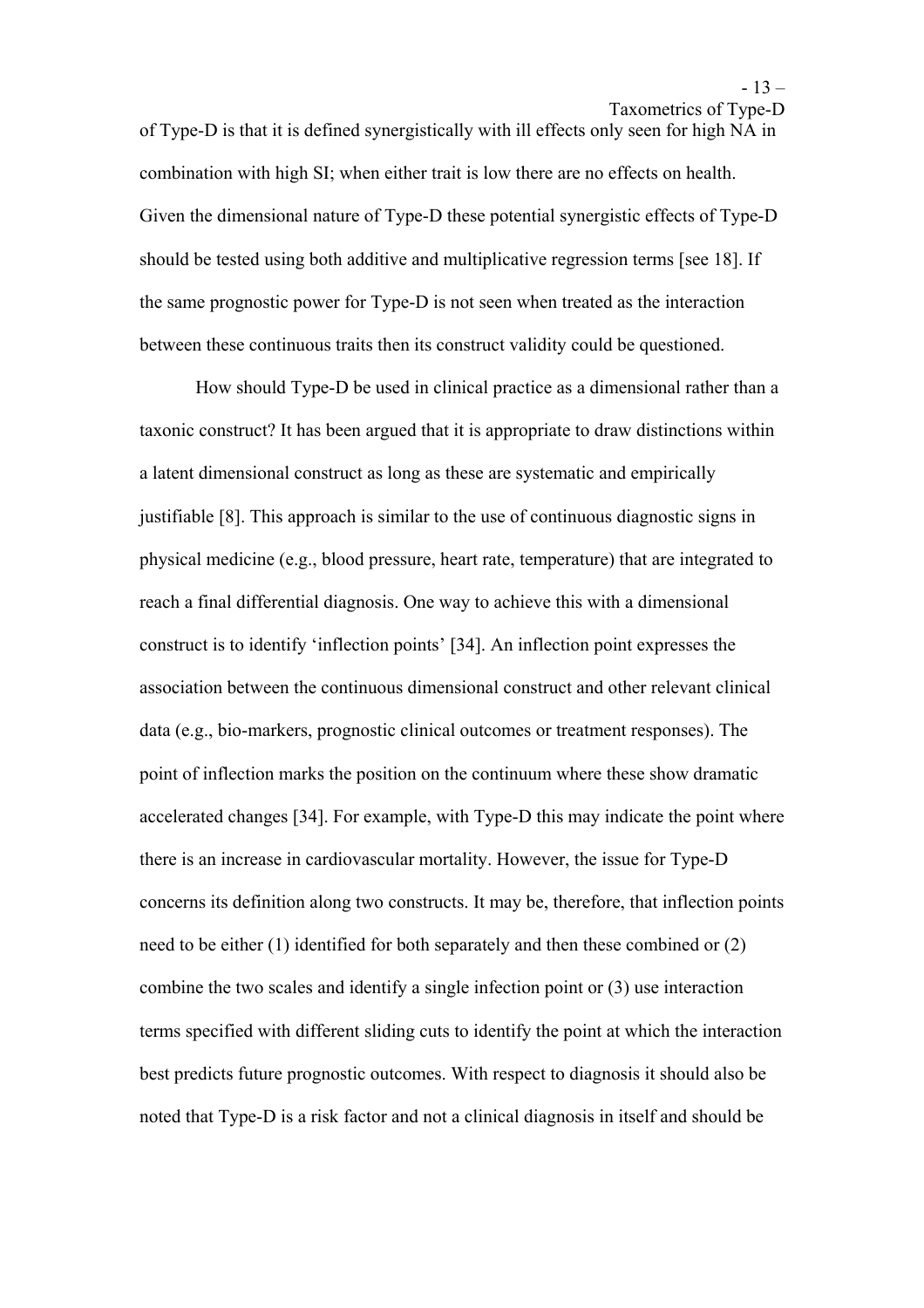Taxometrics of Type-D used in conjunction with other information. Therefore, the issue of cutoffs is perhaps less crucial rather than defining people with respect to the 'normal' range of scores.

# **Taxometrics and Psychosomatic Medicine: Functional Syndromes and Biomarkers**

.

It has been strongly argued that taxometric approaches have implications for many fields beyond their current application mainly to investigating psychopathology (e.g., depression, personality disorder) [15]. Within the field of psychosomatic medicine these may be applied initially to the dimensionality of traits directly relevant to psychosomatic medicine. For example, health anxiety, alexithymia, anxiety and post traumatic stress disorder have all already been shown to be dimensional [8, 21, 35], whereas Type-A and self-monitoring identified as taxonic [8]. Future work could examine the dimensionality of functional syndromes. This would allow key questions to be answered, such as whether or not medically unexplained/functional syndromes such as irritable bowel syndrome (IBS), chronic fatigue syndrome (CFS) and Gulf War Syndrome are taxonic representing unique syndromes? [36]. Indeed, taxometric analyses could, and should, be applied to existing symptom databases to address these fundamental and important questions. Taxometric procedures could also prove useful with other data types relevant to psychosomatic medicine such as biological markers [37] and social interactions [38]. For example, is there a particular taxon for cortisol under- or over-reactors? Are there people who are able to cope with social stress in a qualitatively different way? Once evidence on the dimensionality (boundaries within a disorder: taxon versus complement) has been identified, issues pertaining to the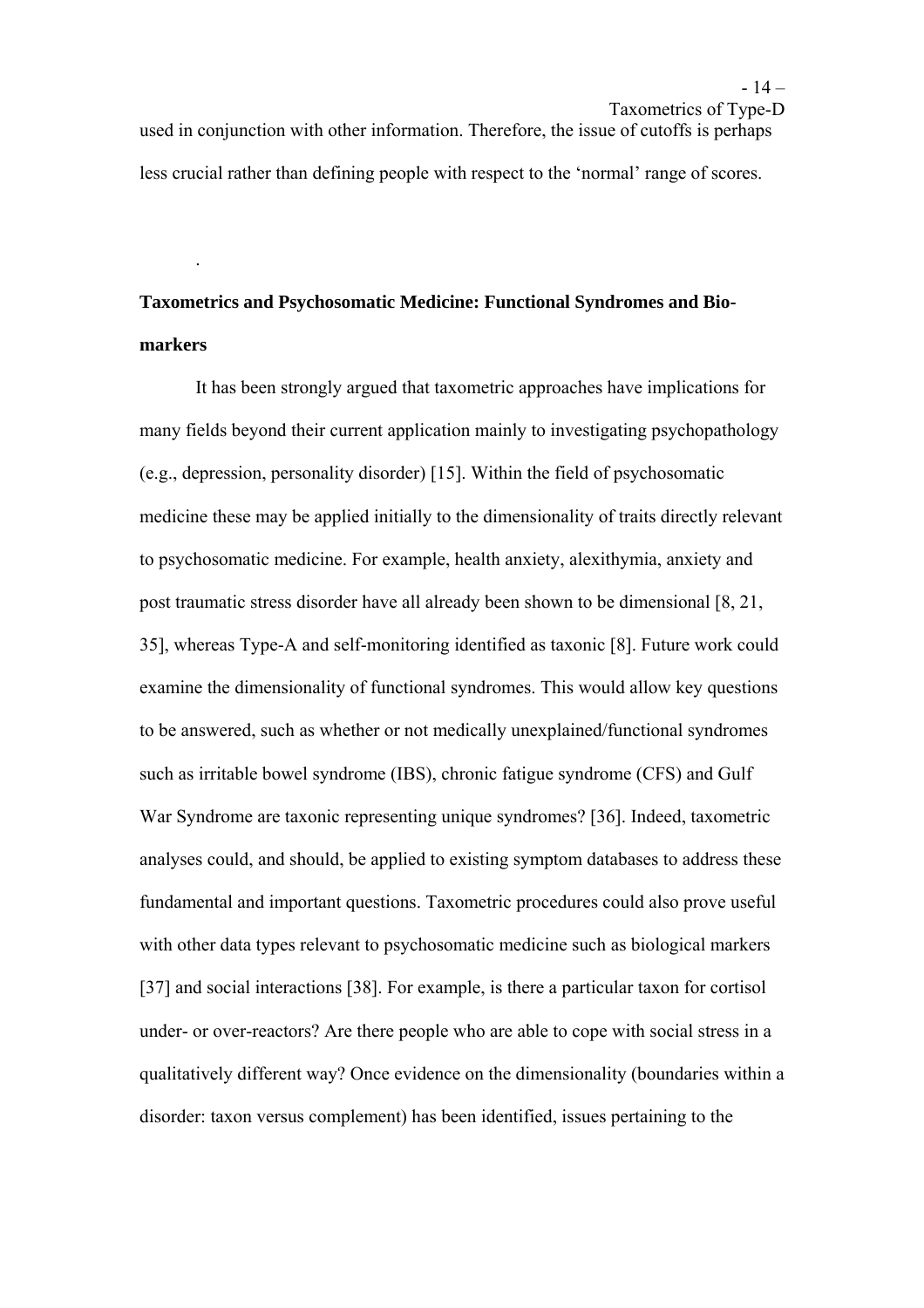Taxometrics of Type-D

boundaries between syndromes (if CFS and IBS are identified as taxonic are they distinct or do they overlap?) can be examined [28].

# *Caveats*

 The use of a convenience sample of healthy young adults may lead to questions about the generalizability of the findings. However, the question addressed herein is about the latent-dimensional structure of Type D: if the construct is a general personality trait then its latent structure should be stable across populations. Indeed Denollet [14] used a healthy non-clinical sample as part of the development of the DS14. Furthermore, using a sample that is selected to combine clinical cases (with cardiovascular disease) with healthy non-clinical cases may lead to the identification of a pseudo-taxon [8]. That is, evidence shows that the prevalence of Type-D cases is significantly higher in cardiovascular clinical groups compared to healthy controls [14]. This increased prevalence of Type-D cases in clinical samples may lead to the identification of a pseudo-taxon if combined with a healthy sample where the prevalence rate is significantly lower. However, given that the majority of research in the area of Type-D has been conducted on clinical cardiac samples it is important that the results of these taxometric analyses are replicated in (1) an appropriately sampled clinical sample of cardiovascular disease respondents and (2) a larger healthy community sample without cardiovascular disease, but not in samples that combine clinical and non-clinical cardiovascular samples.

## **Conclusions**

The present taxometric analysis indicates that Type-D is better represented as a dimensional construct. Future theorizing and research examining the links between Type-D and cardiovascular disease should consider dimensional approaches in order to move this area of inquiry forward.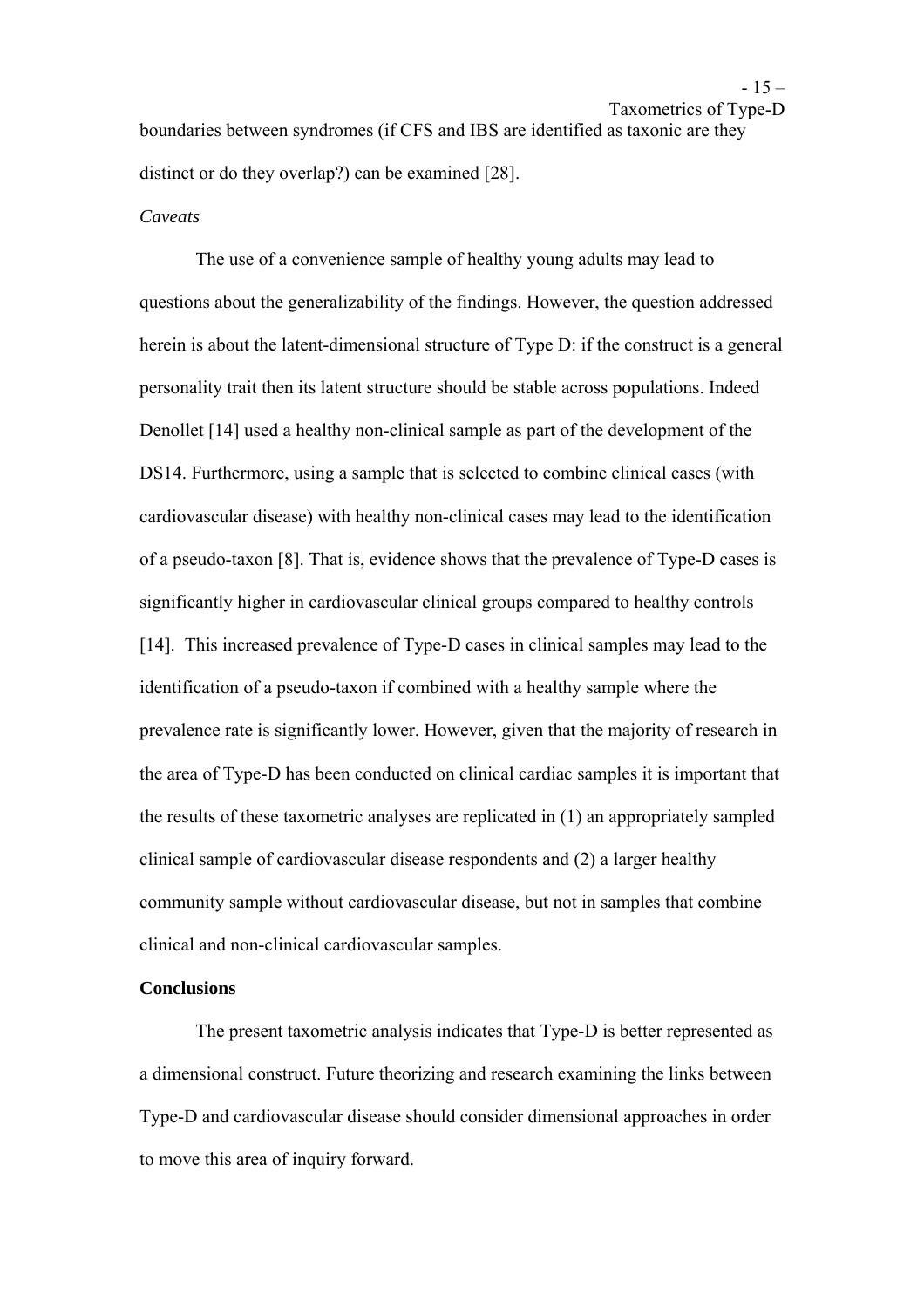#### **References**

- [1] Denollet J, Pedersen SS, Vrints CJ, Conraads VM. Usefulness of type D personality in predicting five year cardiac events above ad beyond current symptoms of stress in patients with coronary heart disease. Am J Cardiol 2006; 97: 970-973.
- [2] Denollet, J. Personality and risk of cancer in men with coronary heart disease. Psychol Med 1998; 28: 991-995.
- [3] Denollet J, Holmes RVF, Vrints CJ, Conraads VM. Unfavourable outcome of heart transplantation in recipients with type D personality. J Heart Lung Transplant 2007; 26: 152-158
- [4] Denollet J, Sts SU, Stroobant N, Rombouts H, Gillebert TC, Brutsaert, DL. Personality as independent predictor of long-term mortality in patients with coronary heart disease. Lancet 1996; 347:417-421.
- [5] Schiffer AA, Denollet J, Widdershoven JW, Hendriks EH, Smith ORF. Failure to consult for symptoms of heart failure in patients with a type-D personality. Heart 2007; 93: 814-818.
- [6] Martens EJ, Jupper N, Pedersen SS, Aquarius AE, Denollet. Type-D personality is a stable taxonomy in post-MI patients over an 1-=8-month period. J Psychosom Res 2007, 63: 545-550.
- [7] Habra ME, Linden W, Anderson JC, Weinberg J. Type d personality is related to cardiovascular and neuroendocrine reactivity to acute stress. J Psychosom Res 2003; 55: 235-245.
- [8]. Ruscio J, Haslam N, Ruscio AM. Introduction to the taxometric method: A practical guide: Mahwah, NJ: Lawrence Erlbaum Associates. 2006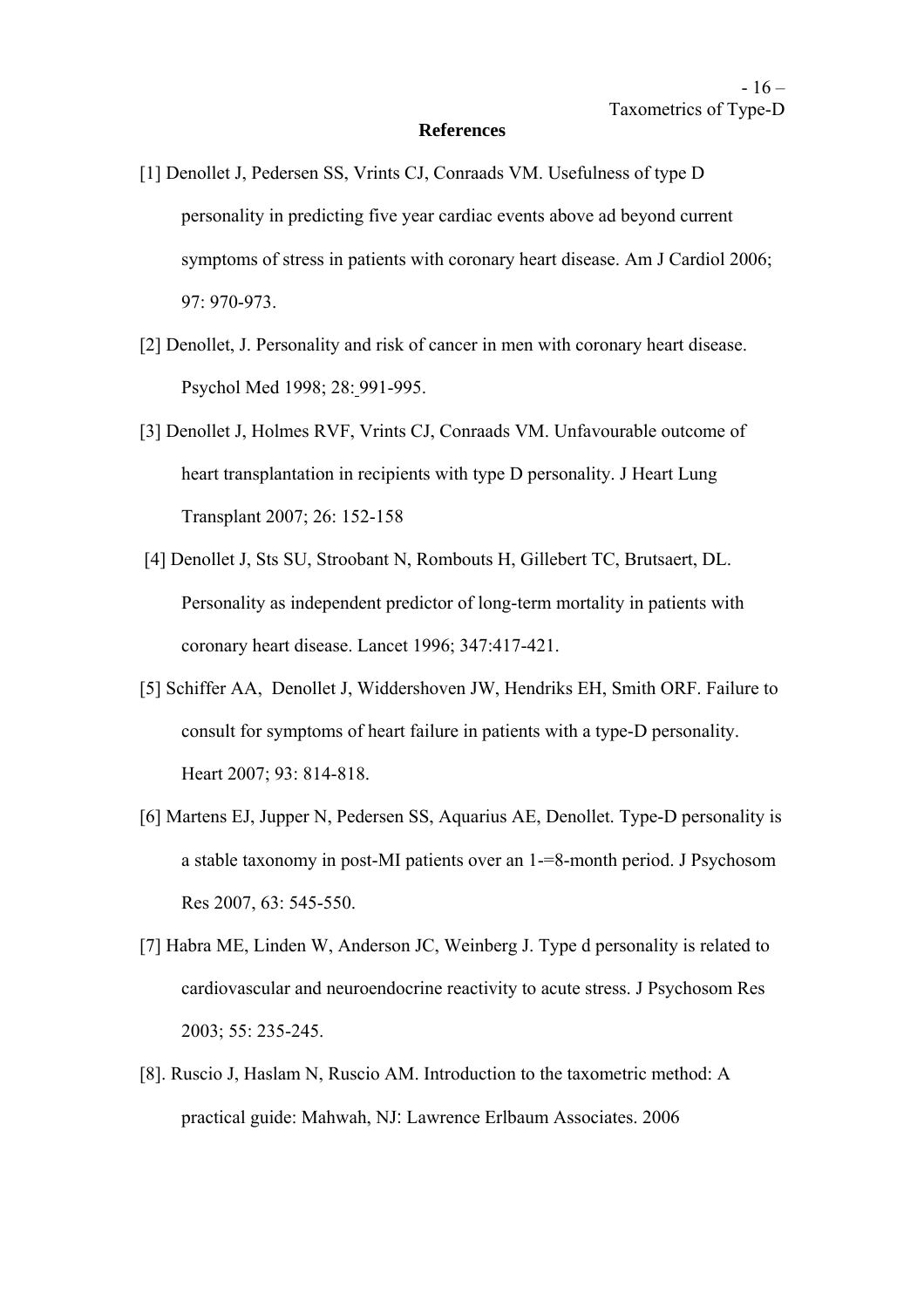- [9]. Widiger TA, Trull TJ. Plate tectonics in the classification of personality disorder. Am Psychol 2007; 62: 71-83.
- [10]. Marcus DK, Gurely JR, Marchi MM, Bauer C. Cognitive and perceptual variables in hypochondriasis and health anxiety: A systematic review. Clin Psychol Rev 2007; 27: 127-139.
- [11]. Emons H.M, Meijer RR, Denollet J. Negative affectivity and social inhibition in cardiovascular disease: Evaluating type-D personality and assessment using item response theory. J Psychosom Res 2007; 63: 27-39.
- [12]. Muthen B. Should substance use disorders be considered as categorical or dimensional? Addiction 2006; 101: 6-16.
- [13]. Meehl PE. Clarifications about taxometric method. Appl Prevent Psychol 1999; 8: 165-174.
- [14]. Denollett J. DS14: Standard assessment of negative affectivity, social inhibition, and Type D personality. Psychosom Med 2005; 67: 89-97.
- [15]. Beauchaine TP. A brief taxometric primer. J Clin Child Adolesc Psychol 2007; 36: 654-676.
- [16]. Denollet J, Vrints CJ, Conraads VM. Comparing Type D personality and older age as correlates of tumor necrosis factor- $\alpha$  dysregulation in chronic heart failure. Brain, Behav Immun 2008; 22: 736-743.
- [17]. Molloy GJ, Perkins-Porras L, Strike PC, Steptoe A. Type-D personality and cortisol in survivors of acute coronary syndrome. Psychosom Med 2008; 70: 863-868.
- [18]. Whitehead DL, Perkins-Porras L, Strike PC, Magid K, Steptoe A. Cortisol awakening response is elevated in acute coronary syndrome with type-D personality. J Psychosom Res 2007; 6: 419-425.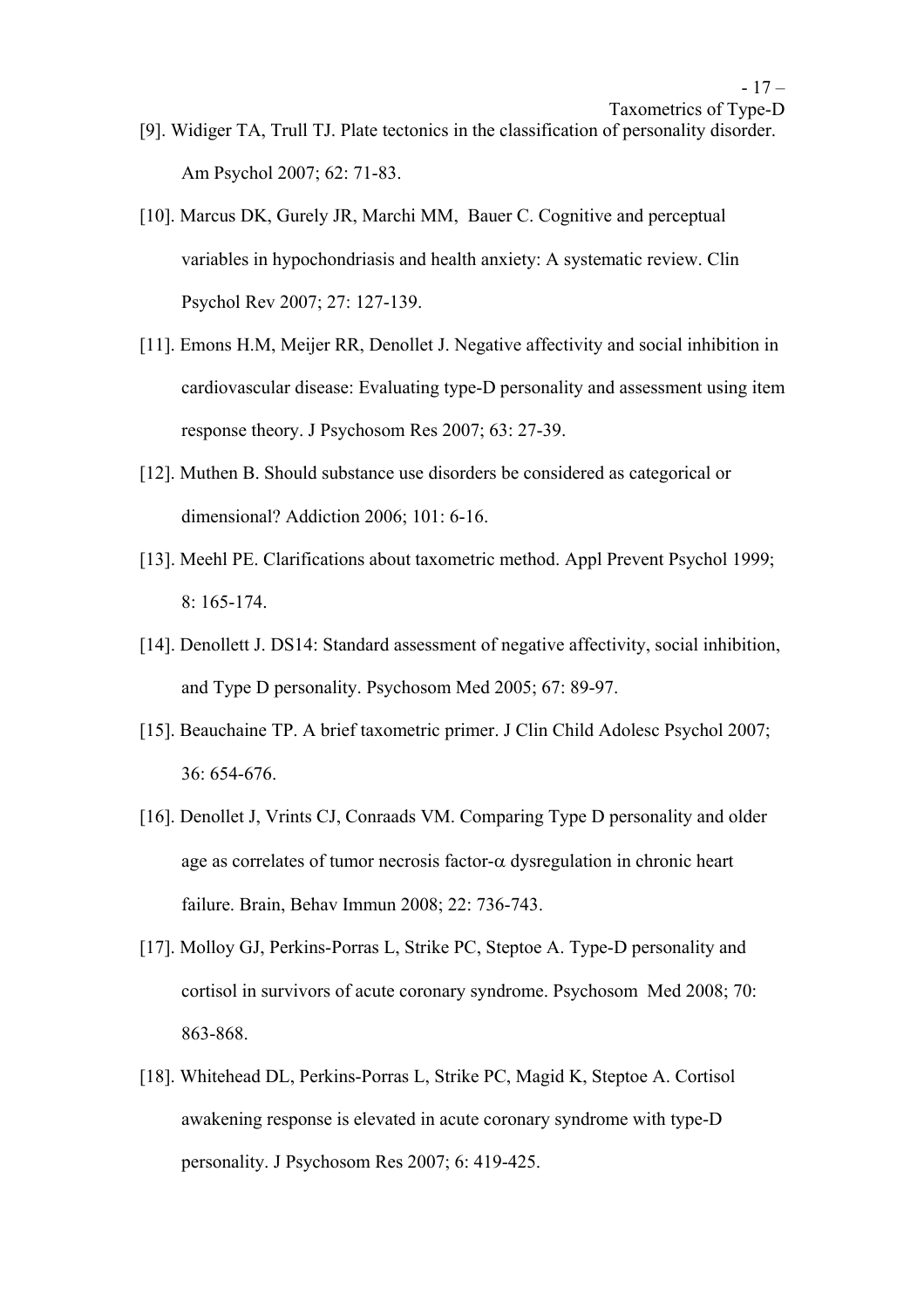- [19]. Williams L, O'Carroll RE, O'Connor RC. Type D personality and cardiac output in response to stress. Psychol Health, in press. 2008.
- [20]. Williams L, O'Connor RC, Howard S, Hughes BM, Johnston DW, Hay JL, O'Connor DB, Lewis CA, Ferguson E, Sheeh, N, Grealy MA, O'Carroll RE. Type D personality mechanisms of effect: The role of health-related behaviour and social support. J Psychosom Res, 2008; 64: 63-69.
- [21]. Ferguson, E. (2009) A taxometric analysis of health anxiety. Psychol Med
- [22]. De Fruyt F, Denollet J. Type D personality; A five-factor model perspective. Psychol Health, 2002; 17: 671-683.
- [23]. Perbandt K, Hodapp V, Wendt T, Jordan J. The distressed personality (Type D) – correlates with anger, aggression and hostility. Psychotherapie Psychosomatik Medizinische Psychologie, 2006; 56: 310-317.
- [24]. Meehl PE, Yonce LJ. Taxometric analysis I: Detecting taxonicity with two quantitative indicators using means above and below a sliding cut (MAMBAC procedure). Psychol Reps, 1994; 74: 1059-1274.
- [25]. Waller N G, Meehl PE. Multivariate taxometric procedures. Thousand Oaks, CA: Sage. 1998
- [26] Ruscio J, Ruscio AM. A nontechincal introduction to the taxometric method. Understanding Stats, 2004; 3: 151-194.
- [27]. Meehl PE. Bootstrap taxometrics: Solving the classification problem in psychopathology. Am Psychol, 1995; 50: 266-275.
- [28] Ruscio J, Ruscio AM. Clarifying boundary issues in psychopathology: The role of taxometrics in a comprehensive program of structural research. J Abnorm Psychol, 2004; 113: 24-38.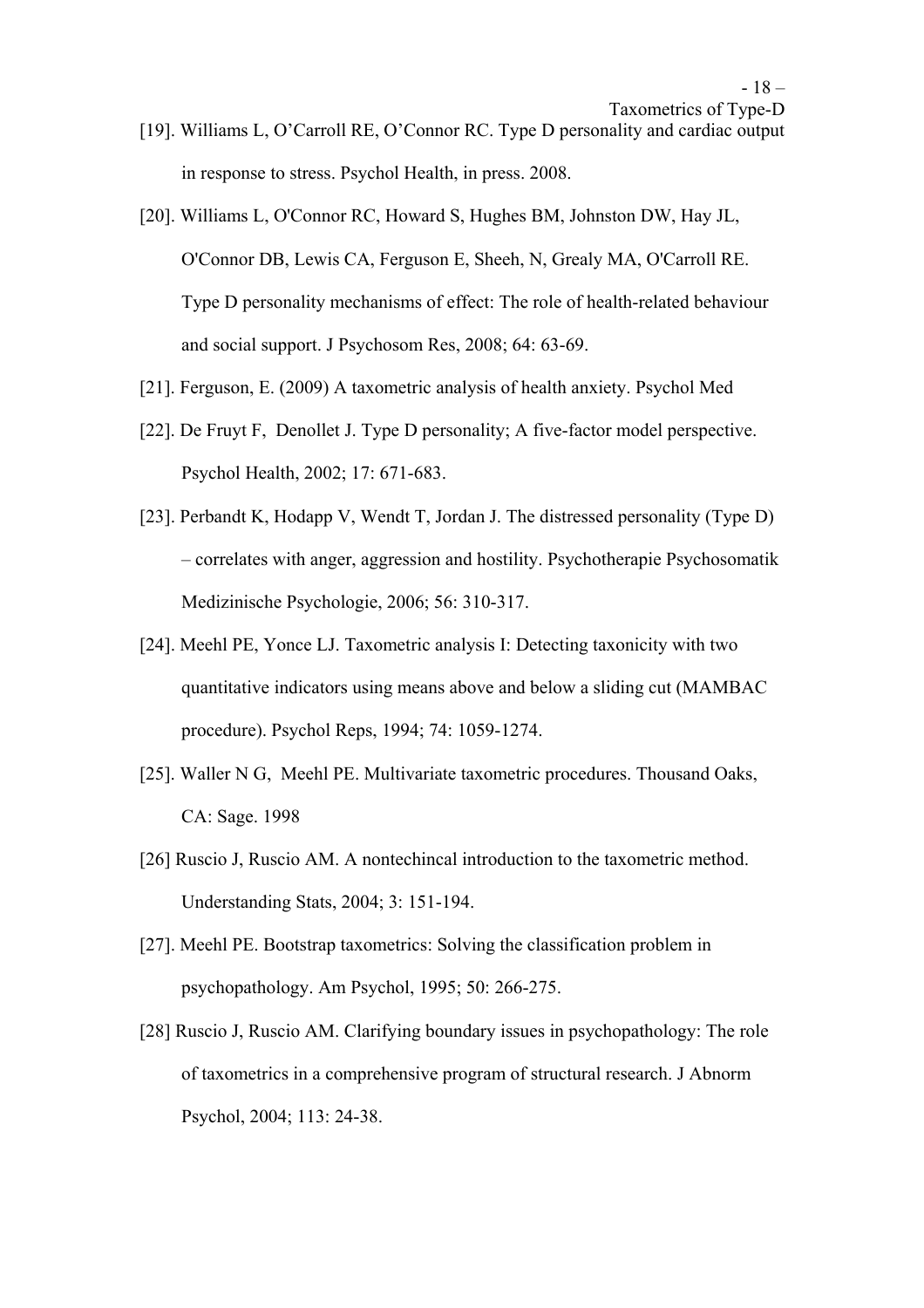small latent taxon from a latent dimension with positively skewed indicators: The case of involuntary defeat syndrome. J Abnorm Psychol, 2004; 113: 145- 154.

- [30]. Ruscio J, Ruscio AM, Meron M. Applying the bootstrap to taxometric analysis: Generating empirical sampling distributions to help interpret results. Multivar Behavior Res 2007; 42: 349-386.
- [31]. Ruscio J. Taxometric analysis: An empirically grounded approach to implementing the method. Crim Justice Behav 2007; 34: 1588-1622.
- [32]. Ruscio J, Marcus DK. Detectng small taxa using simulated comparison data: A reanalysis of Beach, Amir, and Bau's (2005) data. Psychol Assess 2007; 19: 241-46.
- [33]. Cohen J, Cohen P. Applied Multiple Regression/Correlation Analysis for the Behavioral Sciences*.* Lawrence Erlbaum Associates. London. 1983
- [34]. Kessler RC. Epidemiology perspectives for the development of future diagnostic systems. Psychopath 2002; 35 158-161.
- [35]. Parker JDA, Keefer KV, Taylor GJ, Bagby RM. Latent structure of the Alexithymia construct: A Taxometric investigation. Psychol Assess 2008; 20: 385-396
- [36]. Ferguson E. Is there a Gulf War syndrome? Lancet*,* **1999; 353**: 1182
- [37]. Lenzenweger MF, McLachlan G, Rubin DB. Resolving the latent structure if schizophrenia endophenotypes using expectation=maximization-based finite mixture modelling. J Abnorm Psychol 2007; 116, 16-29.
- [38]. Haslam N. Categories of social relationship. Cognition 1994; 53: 59-90.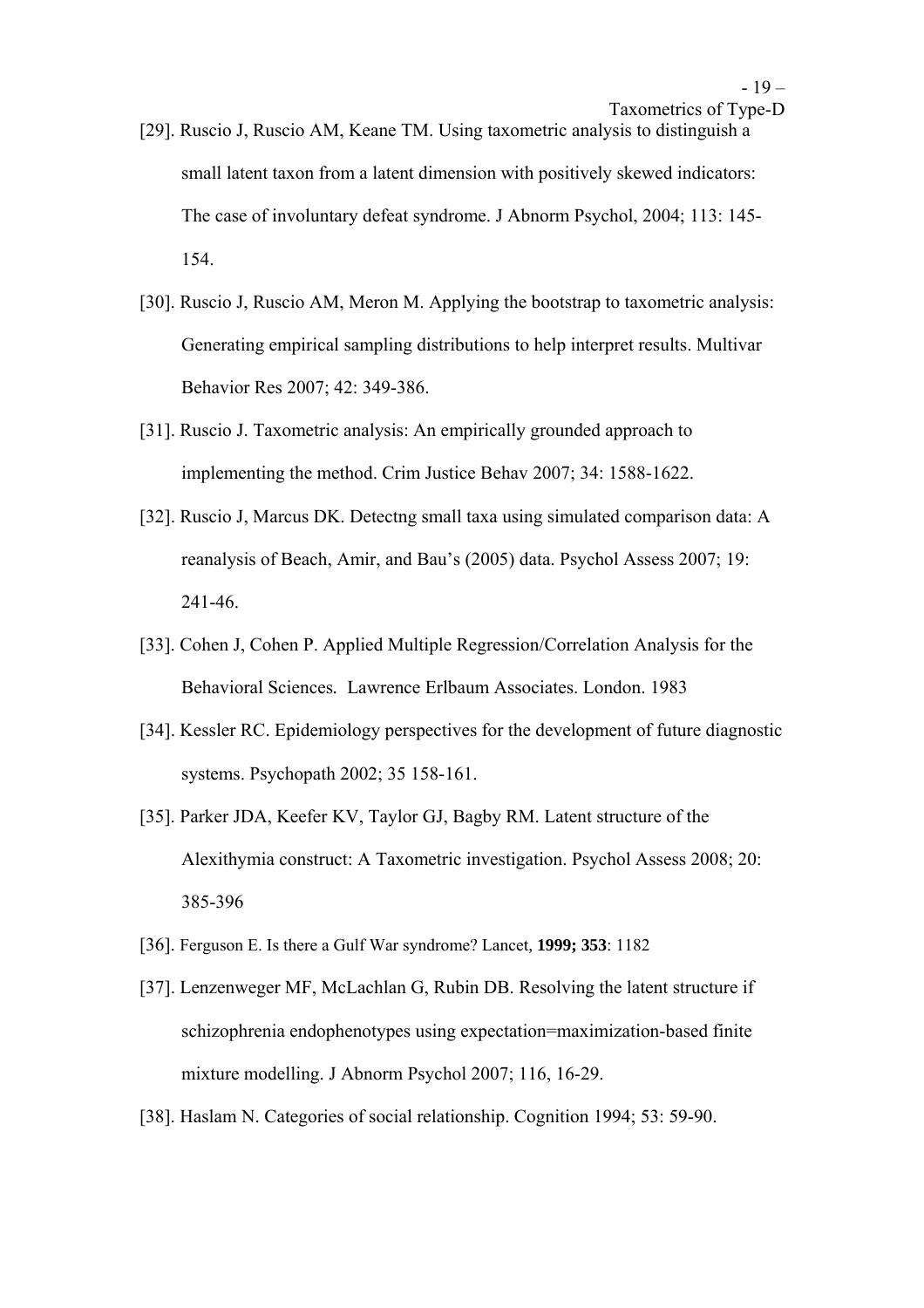Table 1. *Indicators Statistics* 

| <b>Items</b>                              | <b>Domain</b> | Item-  | Cohen's d | <b>Skew</b> |
|-------------------------------------------|---------------|--------|-----------|-------------|
|                                           |               | total  |           |             |
| 1. I make contact easily when I meet      | <b>SI</b>     | .49    | 1.05      | 0.55        |
| people                                    |               |        |           |             |
| 2. I often make a fuss about              | NA            | .33    | 0.63      | $-0.19$     |
| unimportant things                        |               |        |           |             |
| 3. I often talk to strangers              | <b>SI</b>     | .20    | 0.56      | $-0.08$     |
| 4. I often feel unhappy                   | NA            | .60    | 1.05      | 0.29        |
| 5. I am often irritated                   | NA            | .51    | 0.93      | 0.02        |
| 6. I often feel inhibited in social       | SI            | .63    | 1.37      | 0.13        |
| interactions                              |               |        |           |             |
| 7. I take a gloomy view of things         | <b>NA</b>     | .64    | 1.21      | 0.75        |
| 8. I find it hard to start a conversation | SI            | .57    | 1.25      | 0.47        |
| 9. I am often in a bad mood               | NA            | .60    | 1.06      | 0.68        |
| 10. I am a closed kind of person          | SI            | .52    | 1.26      | 0.38        |
| I would rather keep other<br>11.          | <b>SI</b>     | .50    | 1.15      | 0.72        |
| people at a distance                      |               |        |           |             |
| 12. I often find myself worrying          | NA            | .45    | 0.85      | $-0.39$     |
| about something                           |               |        |           |             |
| 13. I am often down in the dumps          | NA            | .68    | 1.23      | 0.62        |
| 14. When socializing, I don't find the    | <b>SI</b>     | .56    | 1.22      | 0.64        |
| right things to talk about.               |               |        |           |             |
| <b>Two Sub-Components</b>                 |               |        |           |             |
|                                           | NA            |        | 1.48      | 0.24        |
| Negative Affect ( $\alpha$ = .85)         |               |        |           |             |
| Social Inhibition ( $\alpha$ = .82)       | <b>SI</b>     | $.41*$ | 1.91      | 0.31        |
| <b>Three Indicators</b>                   |               |        |           |             |
| Negative Affect ( $\alpha$ = .85)         | NA            | .41    | 1.48      | 0.24        |
| Reticence ( $\alpha$ = .78)               | <b>SI</b>     | .61    | 1.85      | 0.30        |
| Social Discomfort ( $\alpha$ = .70)       | <b>SI</b>     | .43    | 1.25      | 0.24        |
|                                           |               |        |           |             |

*Note*. \* = inter-scale correlation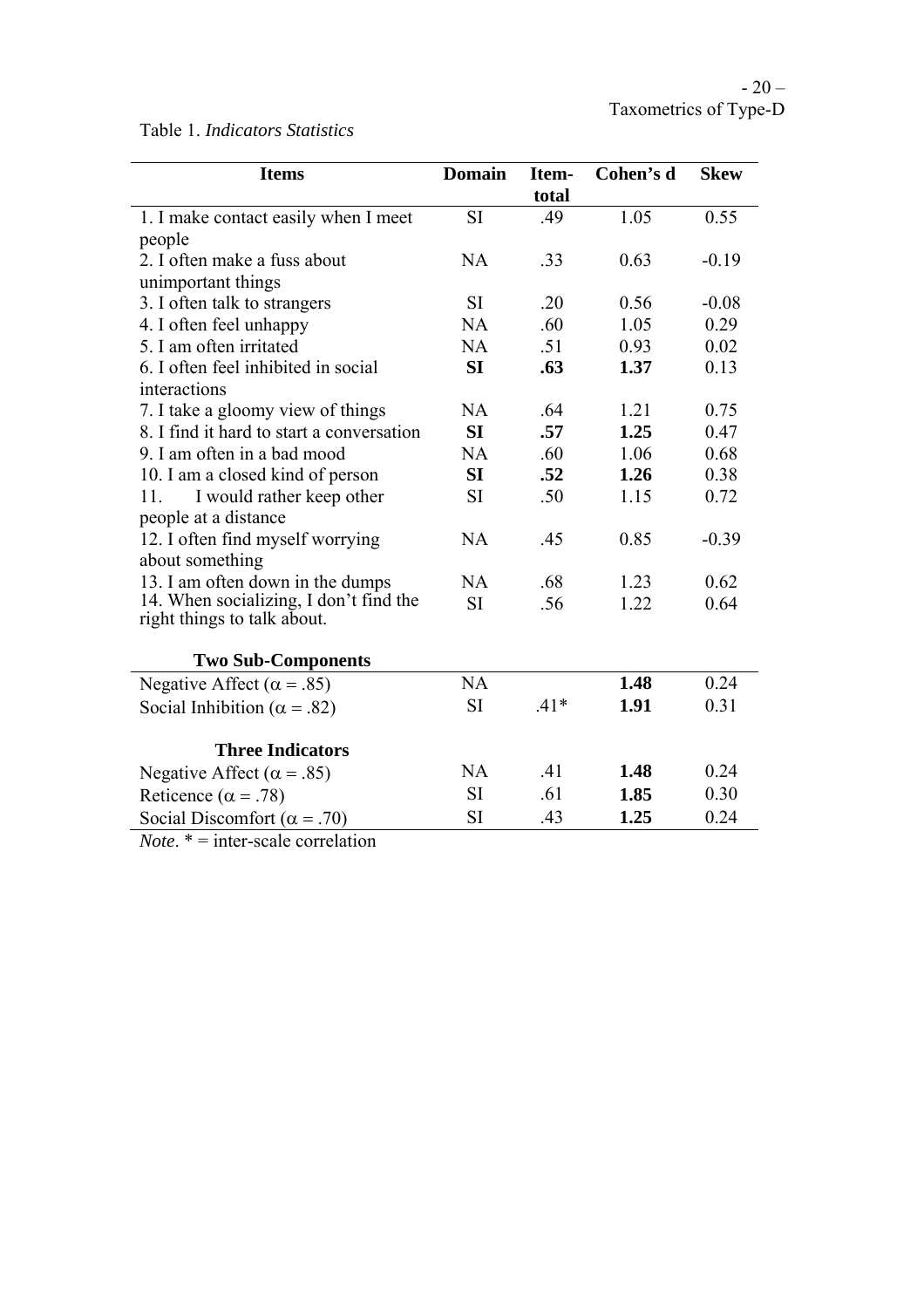| Item                                                | F1     | F <sub>2</sub> | Construct         |
|-----------------------------------------------------|--------|----------------|-------------------|
| 10. I am a closed kind of person                    | .79    | .15            | reticence         |
| 11. I would rather keep other people at a distance  | .79    | .00.           | reticence         |
| 14. When socializing, I don't find the right things |        | 27             | Social discomfort |
| to talk about                                       |        |                |                   |
| 6. I often feel inhibited in social interactions    | .68    | 31             | Social discomfort |
| 3. I often talk to strangers (r)                    | $-.02$ | .87            | Social poise      |
| 1. I make contact easily when I meet people (r)     | .44    | .68            | Social poise      |
| 8. I find it hard to start a conversation           | .56    | .57            | Social discomfort |
|                                                     | .78    | .70            |                   |
| $\sim$ $\sim$ $\sim$ $\sim$                         |        |                |                   |

Table 2. Rotated Factor Matrix for the Social Inhibition Items

 $F1$  = Reticence and  $F2$  = Social Discomfort